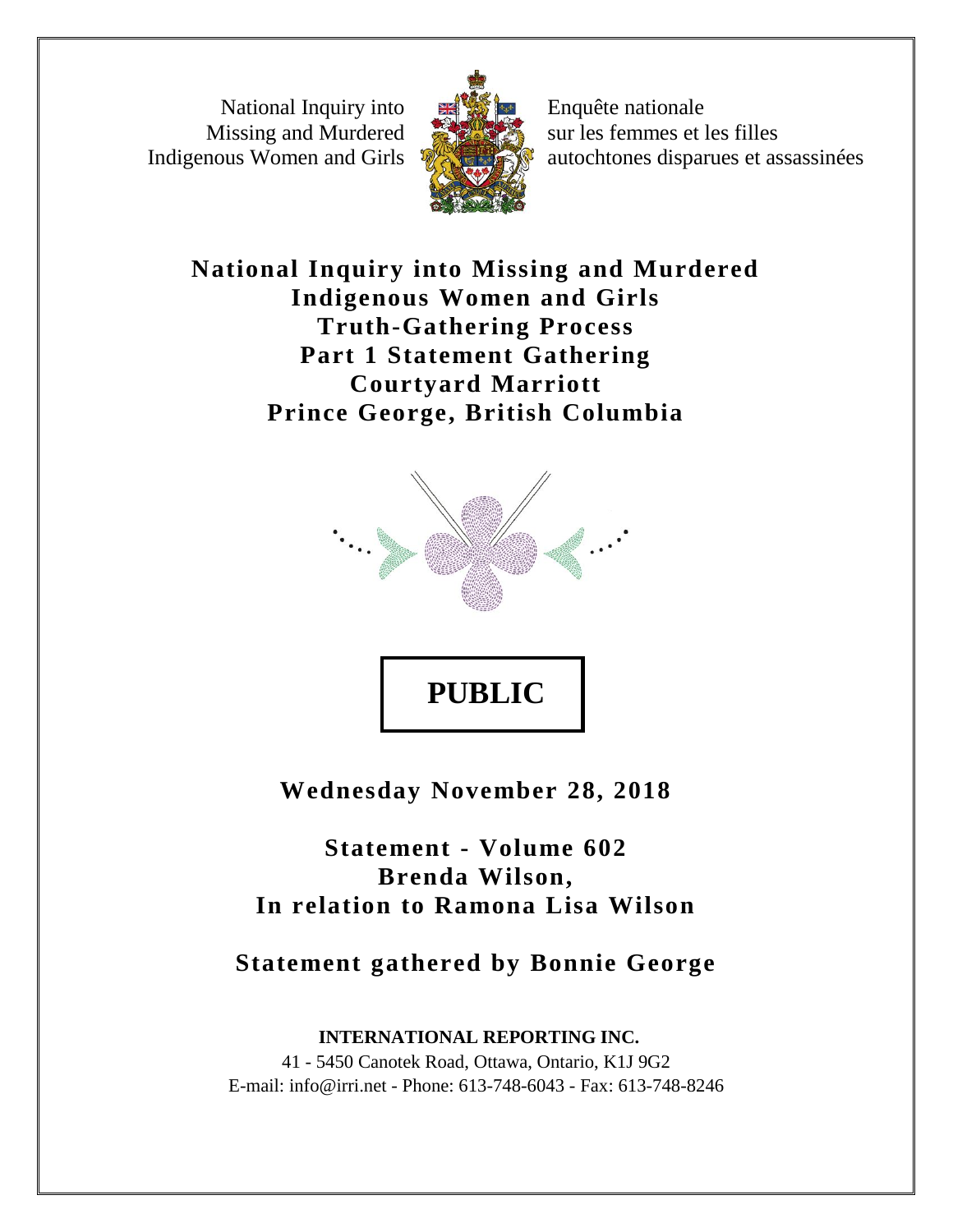## **II TABLE OF CONTENTS**

| Statement Volume 602<br>November 28, 2018 |             |
|-------------------------------------------|-------------|
| Witness: Brenda Wilson                    | <b>PAGE</b> |
| Testimony of Brenda Wilson 1              |             |
| Reporter's Certification 44               |             |
| Statement Gatherer: Bonnie George         |             |
| Documents submitted with testimony: none. |             |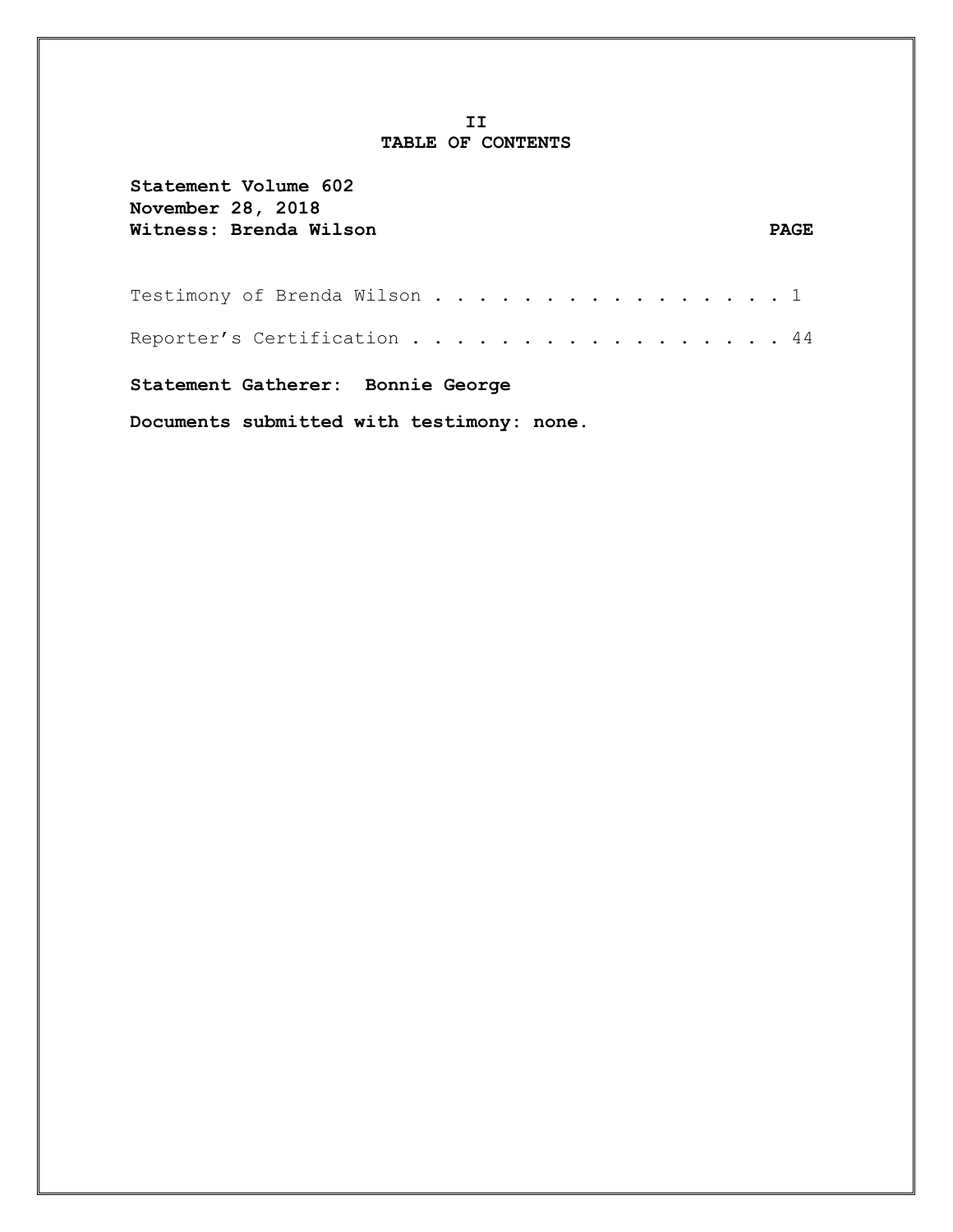**Statement- Public 1**

**Brenda Wilson (Ramona Wilson)**

 Prince George, British Columbia --- Upon commencing on Wednesday, November 28, 2018 at 1:05 p.m. **MS. BONNIE GEORGE:** Okay. This is Bonnie George. I'm a statement taker for the National Inquiry into the Murdered and Missing Indigenous Women and Girls. And we're in Prince George, B.C., on November 28th. We are at the Courtyard Marriott, and it's 1:21. And I'm speaking with Brenda Wilson and her husband -- **MR. CLARENCE JOHN:** Clarence John. **MS. BONNIE GEORGE:** Clarence John, with the Gitxsan and **Lheidli T'enneh** Nation. And we're here to hear Brenda's truth of her sister, Ramona Wilson. [*Note: off-the-record informed consent discussion omitted*] And, Brenda, this is your time to share your 16 truth about your sister, Ramona. **MS. BRENDA WILSON:** I'd just like to thank everybody that came out to support me, and I really appreciate it. Since I ended up not even knowing if I was going to be able to do a statement because I'm a support worker in the job that I do and the job that I've done for the last 25 years, and I've never put myself ahead of any of the other families. I've always put them first and made sure that they got what they needed and ensured that their stories were heard first. And I didn't even think about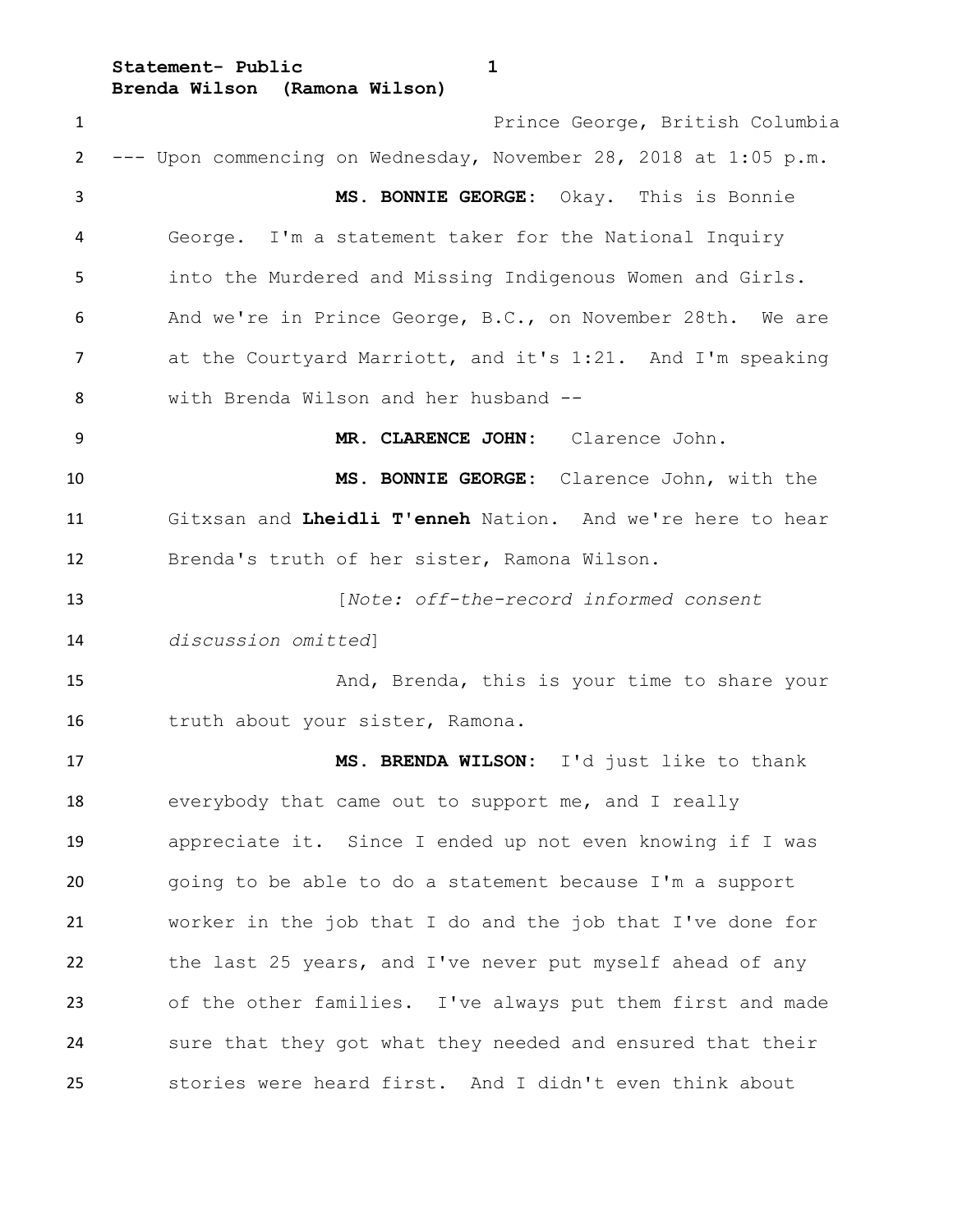**Statement- Public 2 Brenda Wilson (Ramona Wilson)**

| $\mathbf{1}$   | myself to do my story. But as the time came down to it,      |
|----------------|--------------------------------------------------------------|
| $\overline{2}$ | and it's pretty much the last minute, the last hour, the     |
| 3              | last day before the deadline for statement-taking, and I     |
| 4              | decided that I needed to do it. Unconsciously, it bothered   |
| 5              | me, I guess, because I couldn't concentrate on a lot of      |
| 6              | things as I was more and more other families' stories and    |
| $\overline{7}$ | helping the families, you know, with -- with their needs.    |
| 8              | And $I$ -- and I just -- I guess it was always there, asking |
| 9              | myself why am I not doing this.                              |
| 10             | So that's the reason why it's today, and                     |
| 11             | it's the very last day.                                      |
| 12             | So all this started in 1994 on June the                      |
| 13             | 11th. My sister went missing in Smithers. I was 28 years     |
| 14             | old. And I was a young mother of an 11-year-old son and an   |
| 15             | 8-year-old daughter. Some of you know my daughter,           |
| 16             | [Daughter 1]. So for her, that's, like -- that happened      |
| 17             | ten years ago or not -- I can't even calculate. She's 32     |
| 18             | now, so -- so about -- and at the time, I had an older son   |
| 19             | that was probably 14, and he was adopted.                    |
| 20             | And I was working at the Friendship Centre                   |
| 21             | in Smithers as a program director. It was about four         |
| 22             | years. I was doing very well in the program. It was well     |
| 23             | received with the work that I was doing. I was, you know,    |
| 24             | very -- just moving forward in life at 28 years old. And I   |
| 25             | had my driver's license for the first time four years        |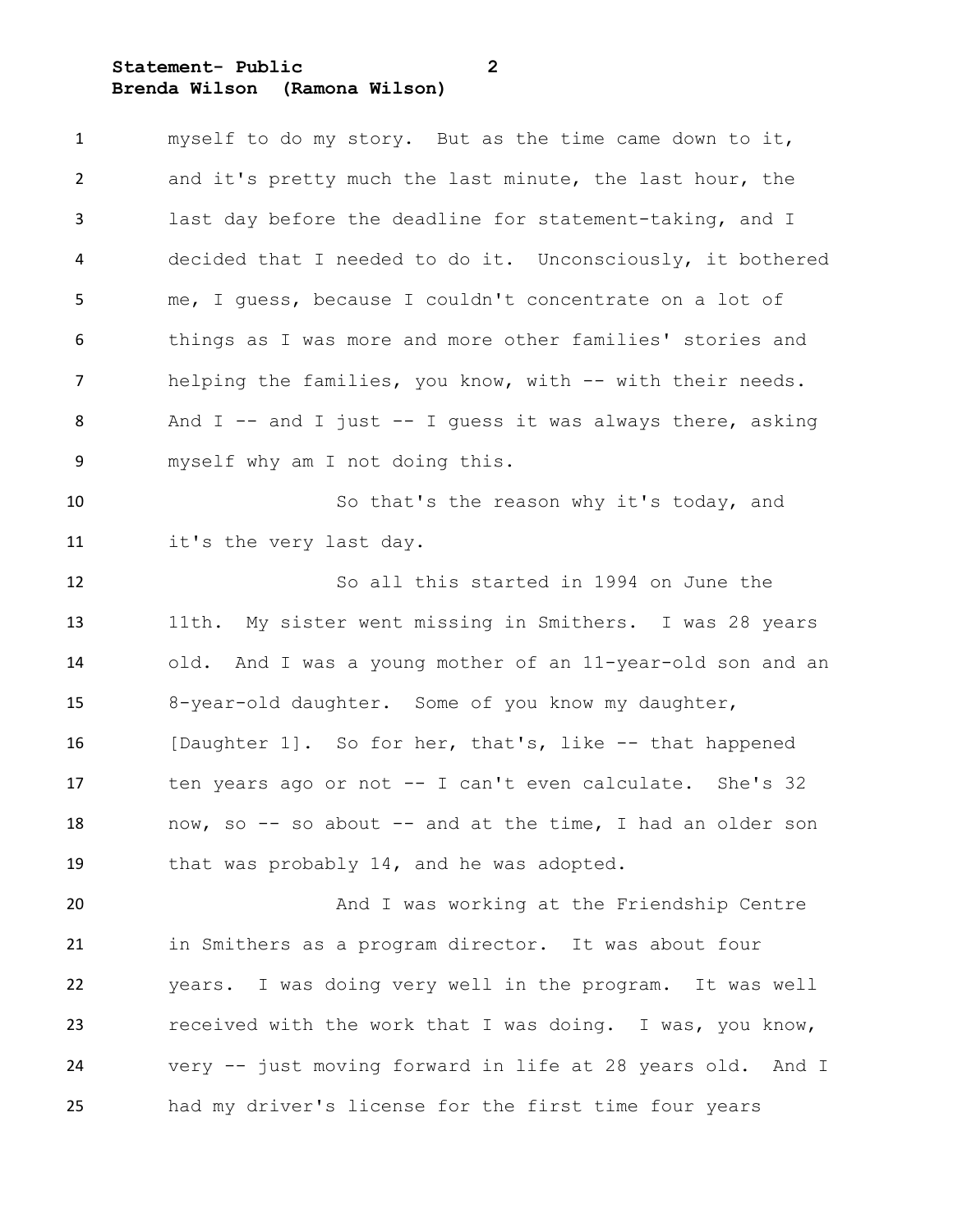**Statement- Public 3**

**Brenda Wilson (Ramona Wilson)**

 prior. And I -- I had just completed a human service worker program that got me into this job. And, actually, Bonnie and I ended up doing that program together, so it's really -- yeah. My career was just -- it was just beginning. My life was just starting to happen. And everything was starting to fall into place, and my children were doing well in school. And I had a job. I had a car. I had a roof over our heads. I was in the process of buying my house. 11 And although I was young and the partying and stuff was there, it was kept to a minimum to ensure my children were taken care of, and that I kept my job and kept bills intact. I was quite responsible with everything that I did with my work and -- but at the same time, I was a shy person. I wasn't somebody that always spoke up or -- or was able to talk in front of people. When I was younger, my dad died when I was seven, so I was quite distant from a lot of people because so many of my relatives and people in our community were -- were not well, and I was always a target for sexual abuse. And so I -- because I didn't have a father to protect me, I ended up being the one that was assaulted 24 or some kind of -- anything that could -- bad that happened would happen to me. I almost lost my life falling off a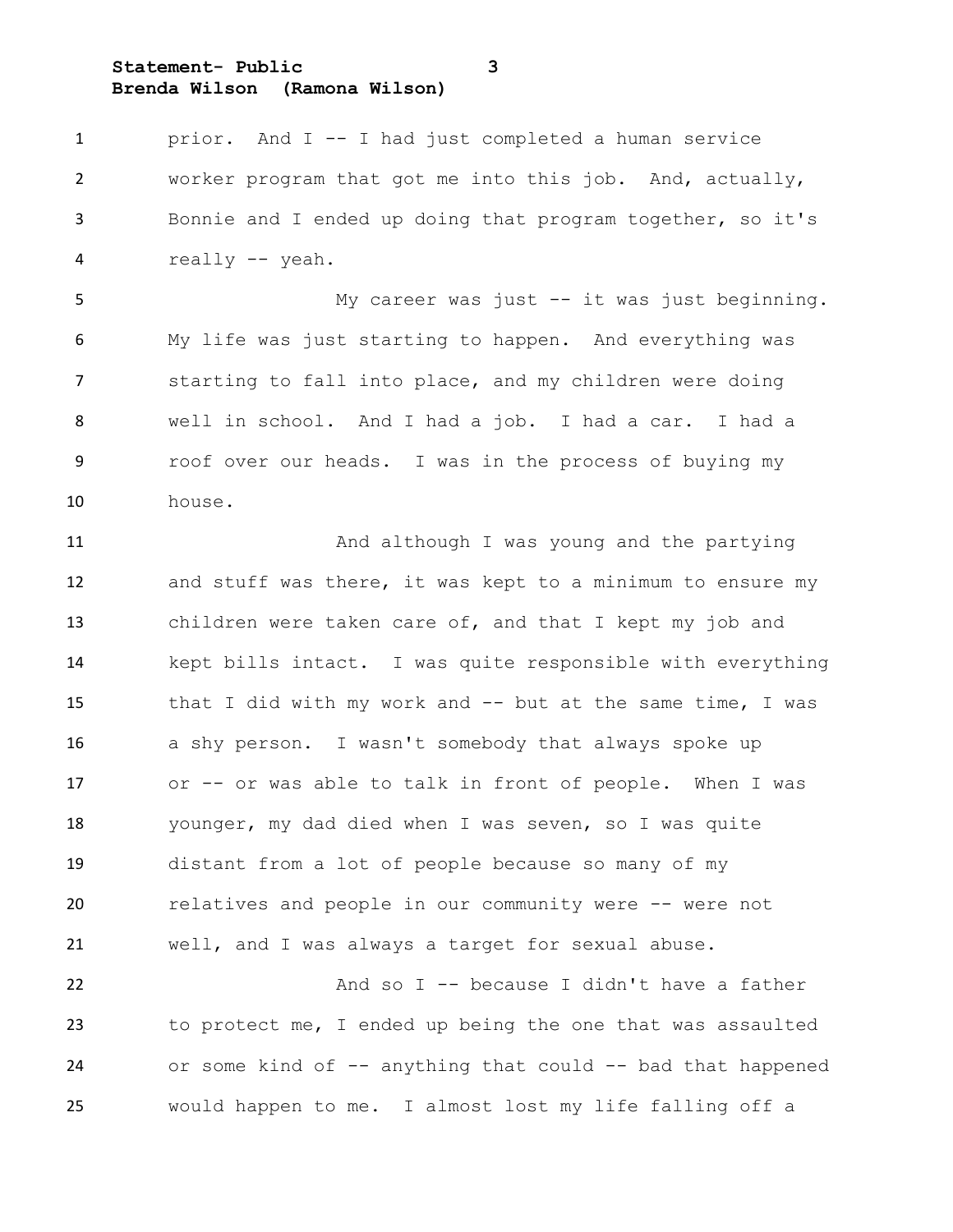**Statement- Public 4 Brenda Wilson (Ramona Wilson)**

 cliff because I wasn't being cared for. I was probably about five years old. And, you know, and it was due to alcoholism and that's -- was a big part of our life. And it was something that I didn't, you know, want in our family and in my children's life, so I really tried to keep that to a minimum.

7 At the same time, when Ramona did go missing, my mom was on her own. She had just left an 9 abusive relationship, which was Ramona's dad. He -- he was non-Native, and he just seemed to be so racist. And I always wondered, like, why are you with my mom if you're racist and you don't like Natives, and now you've -- you've brought a child into the world that is, you know, part Native? And I couldn't understand that part. And there were times where I -- like I said, I -- I never -- like, 16 I'm not a -- at that time, I wasn't very outspoken. 17 And -- but when he laid a hand on my brothers, that's when I just started swearing and telling him to leave my brothers alone. I was very protective of my brothers and my sister. If anybody touched them, I would be there to, you know, stand up for them.

22 And from that day on, it's always been like that, too. I stand up for my brothers and my sister and -- so we were a very loving family. We celebrated all of our birthdays, even though we had nothing. My mom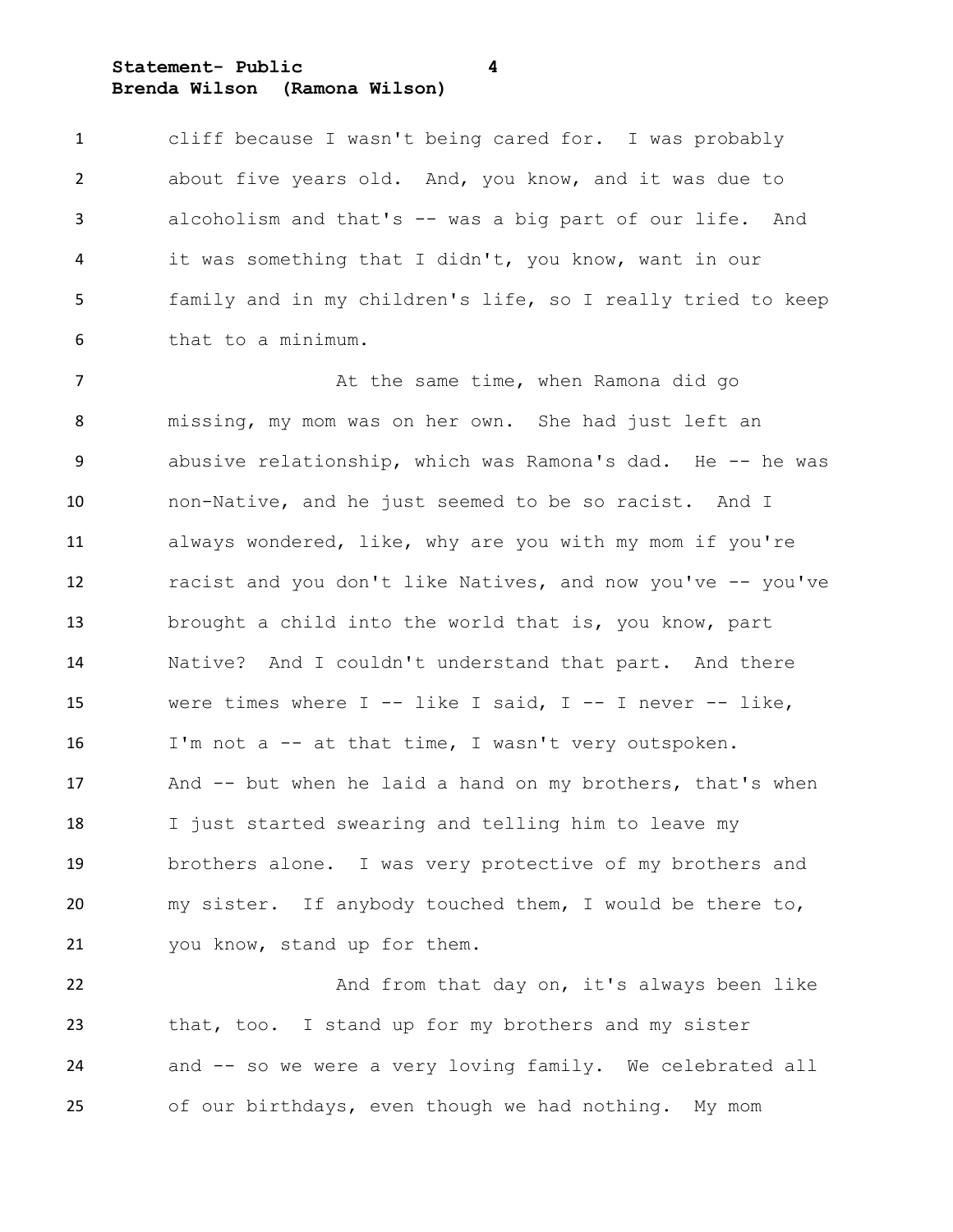**Statement- Public 5 Brenda Wilson (Ramona Wilson)**

 always made our birthdays very special, and Christmas, very special. All the occasions. She always made it happy, no matter what. You know, she could make a feast out of nothing. Like, we didn't always have a lot of food and stuff like that, but she -- she just made it happen. And that's what -- we always did. We always just tried to keep ourselves happy and -- and just love each other and look after each other.

9 But then June 11th, 1994, my sister Ramona went missing on the Saturday and was not heard from on Sunday, June 12th. My mom called me and asked if I had heard from Ramona. I told her I had not heard from her. But she had talked to my ex-spouse, the father of my children. She had asked them for a ride as she was walking past a friend's home where they were having a barbecue. And no one was driving at the time because we were at a barbecue, and you have drinks and stuff. So we were also having some drinks. So she continued on to -- towards Main Street, which is only, like, about four blocks from my mom's place and our friend's place.

 This will haunt me probably for the rest of my life, because I wished I could have given her a ride. And maybe she would still be here, because I'd always give her a ride everywhere she wanted to go. Of my mom and my brothers, I was the only one that had a vehicle in our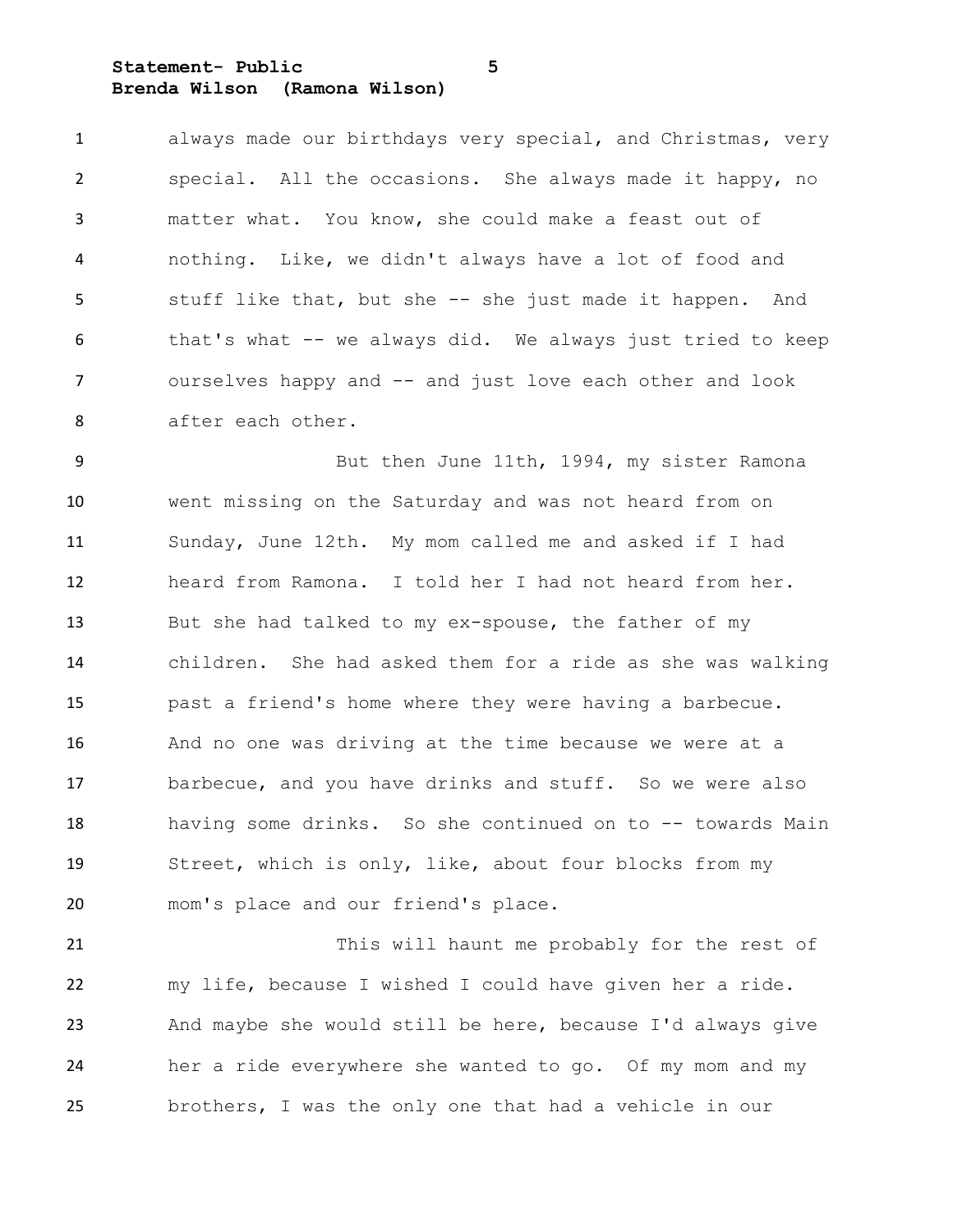**Statement- Public 6**

**Brenda Wilson (Ramona Wilson)**

 family. Out of the three brothers and my little sister and my mom. I keep trying to forgive myself for that, but it doesn't go away.

 My mom and I started to call all her friends on the land line, because we didn't have cell phones or anything back then. We called as many friends and family 7 that we knew to ask if they had seen her, and she hadn't been seen. When we didn't receive a response from anyone that we contacted, panic started to set in. My body started to shake, and it felt like I couldn't touch the ground. I kept asking myself, "Where is she?"

12 Then, like, it kind of breaks. It just dawned on me. It hit me that, oh, my God, she was one of the many missing and murdered on Highway 16. It was just, like, no, this can't be happening. I can't -- I can't deal with that if that's the case. I just can't. I don't know what to do. I don't know where to start. And I could understand how the Nikal family felt, Delphine Nikal's family, because Delphine went missing four years prior, and her family still hasn't -- haven't found her, nor do they know where she is. She's still missing. It's been 29 years. So from a report that I was given, my mom contacted the police on the Sunday, stating that Ramona was missing. 24 At the time, because I wasn't the one

who -- who reported it, nor was I receiving any of the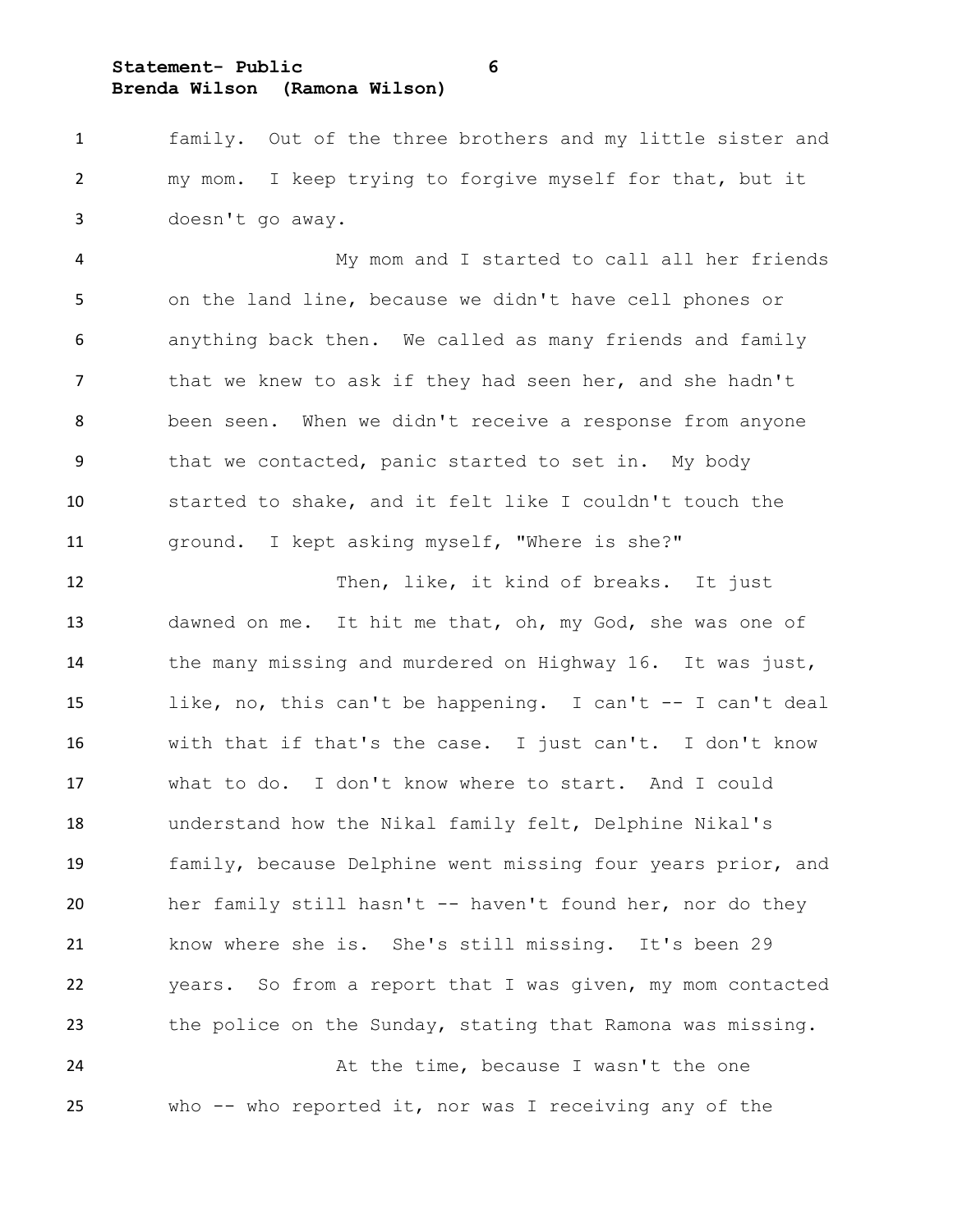**Statement- Public 7 Brenda Wilson (Ramona Wilson)**

 information from the RCMP, I have no timeline of what was given -- given to my mom, only a report that was given to me 25 years later, of what was -- of the timeline 4 that -- of the duties that the RCMP provided for -- for my mom. Because myself and my siblings left it up to her, and we never questioned her in the first few months. We felt -- but I felt I needed to know what was happening with 8 the police, because I felt that we weren't being informed, and that my mom was not in her right state of mind to receive the information by herself. I felt really helpless because I didn't know who to reach out to. There was no specialized help for us in this situation. We were -- we were pretty much the ones who -- who started off the whole process of what needs to be done when somebody goes missing or murdered, because nobody in that community, nobody across the country, knew what to do, how to deal with missing and murdered, when somebody goes missing in your community.

 The first thing we did was we reached out to the local radio station and the local television station. And it was -- it was them who helped us bring out the information to the community, and pretty much, it started spreading across the province. And then now it's pretty much worldwide with people wanting to know the story and how they can help and everything. But at that time, we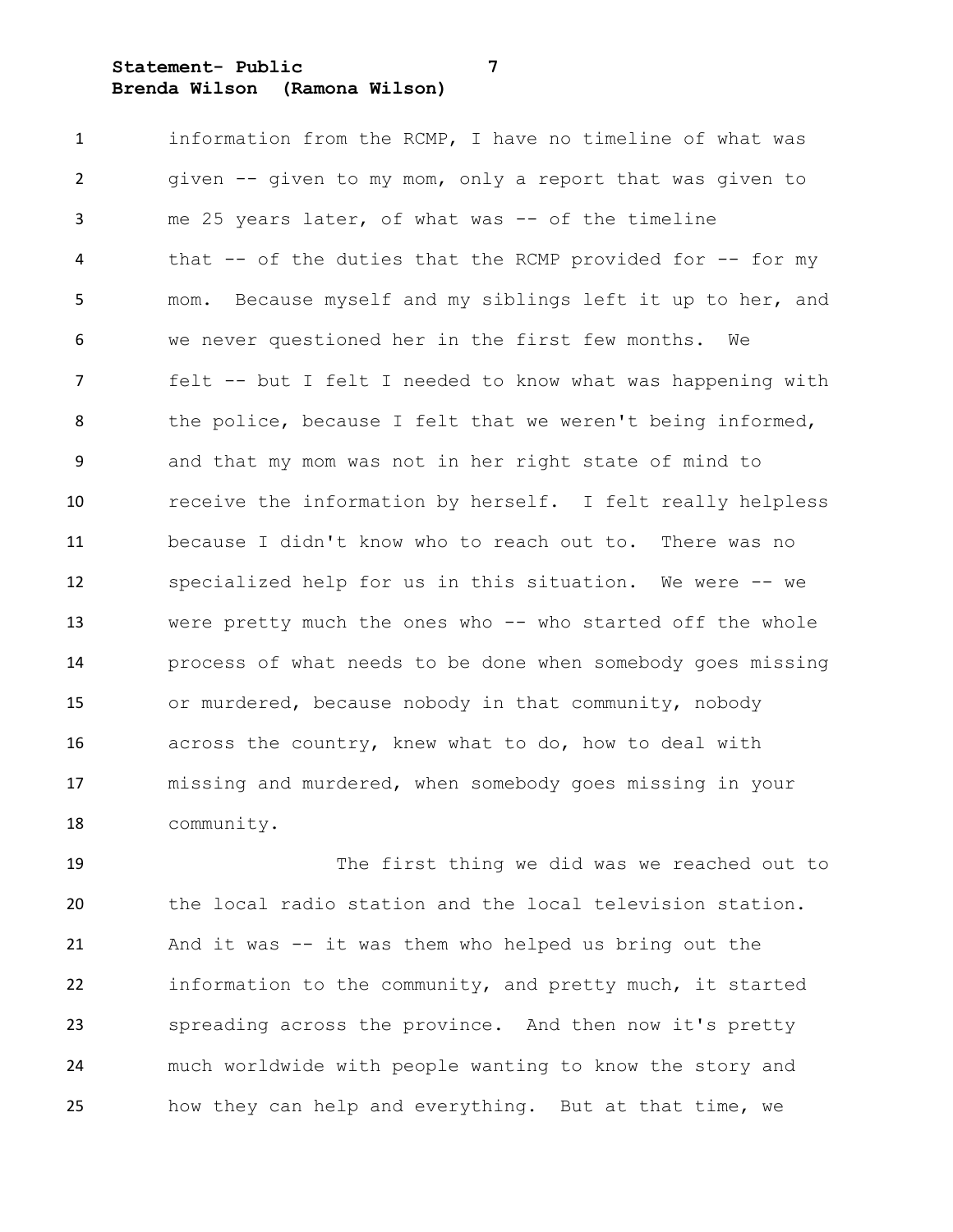**Statement- Public 8**

**Brenda Wilson (Ramona Wilson)**

 only had the Smithers area where this information just stayed put. Global or anything like that wouldn't even touch the story because it was northern B.C.

 Because I worked in a -- at a Friendship Centre, I was able to receive assistance from the organization, so from their staff, to provide some -- you know, through -- be able to do vigils and to put out posters, to photocopy posters were that black and white because, at that time, there wasn't really colour photocopiers. It seems so ancient in 1994 where technology was just beginning, and we don't have the communication. We didn't have it back then as to what we have today. And there's just nothing -- like, nothing in place to deal with this in any of the programs in the community. There was -- there was a Victims Services, but it didn't even know about them, it didn't really understand, and all they did was deal with my mom, like, only my mom. They never dealt with the family, the brothers, the sisters. And we were adults. It's, like, how are we supposed to deal with this?

 My mother and I kept Ramona's name in the news and media as much as we could, tirelessly doing awareness campaigns, vigils, walks, fund-raisers to raise awareness for a billboard which never did come to light. Every little bit of funds we could afford from our -- or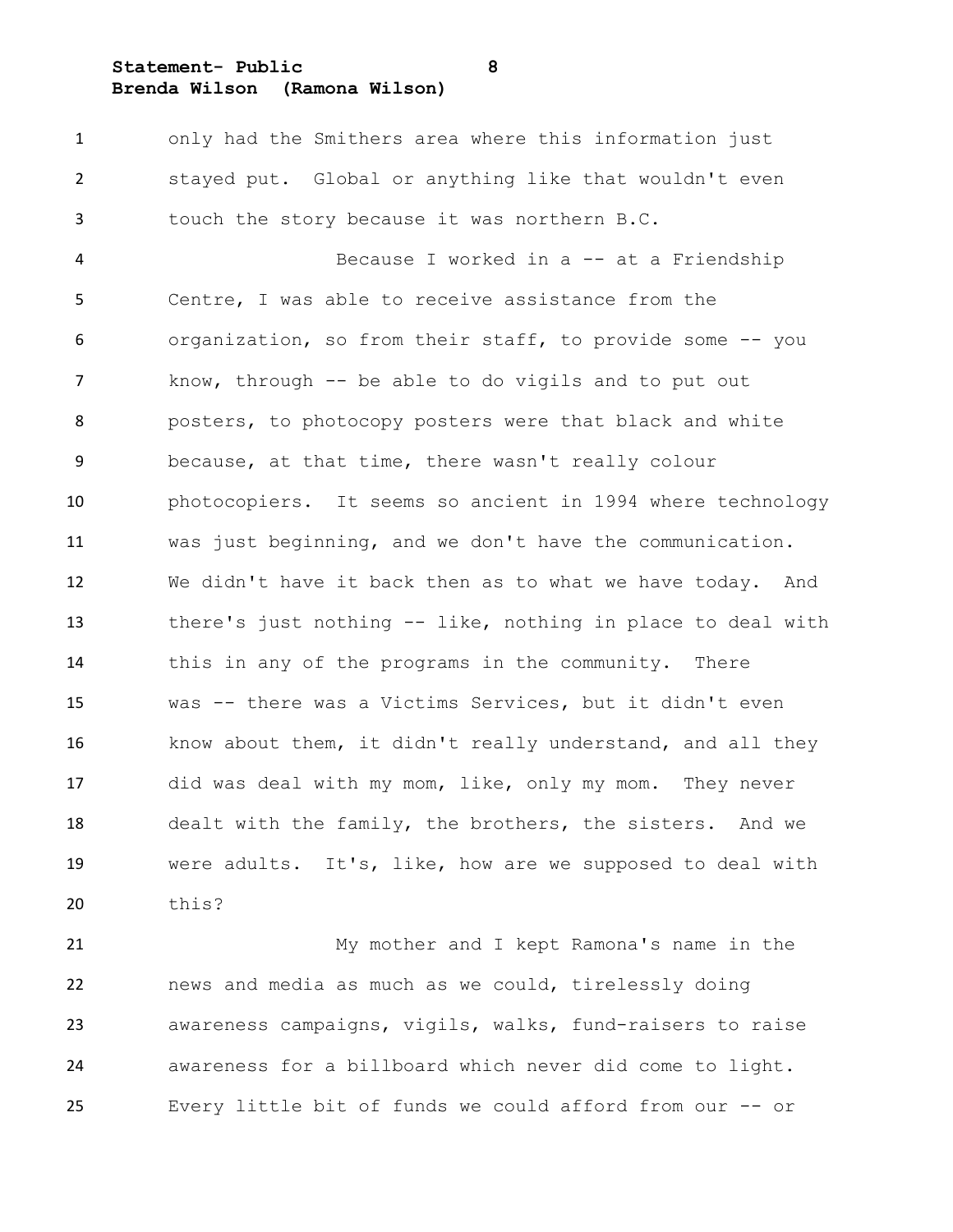**Statement- Public 9 Brenda Wilson (Ramona Wilson)**

 from our own pockets, we'd put it -- we'd put -- we'd put all these funds into these events to bring awareness to my sister's disappearance. We kept hoping that she would show up, phone us, and tell us she was okay.

 For me, it was so very difficult to work because I couldn't concentrate. I started to consume more alcohol than usual. Although I was providing for my family, I was not fully present. My temper started to increase. And I was very nervous every day. I don't know if that has changed much since 1994, but I -- I think it's still there, but I'm -- I'm able to, I think, manage it a little bit more.

13 I didn't know what to expect from day to day. I heard so many rumors that gave some hope, only to find out later it was a lie or information was investigated and no leads came from it. Our family started to distance each other because we didn't want to talk about the fact 18 that Ramona could be gone forever. We started arguing with each other. We couldn't have calm conversations. We were a loving, close family. What is happening to our family? 21 At that time that Ramona went missing, the

 family should have been gathered together to be given the report of what had -- what has been done and what will be done in the future to find Ramona. The family should have been given ideas on how they could assist. The family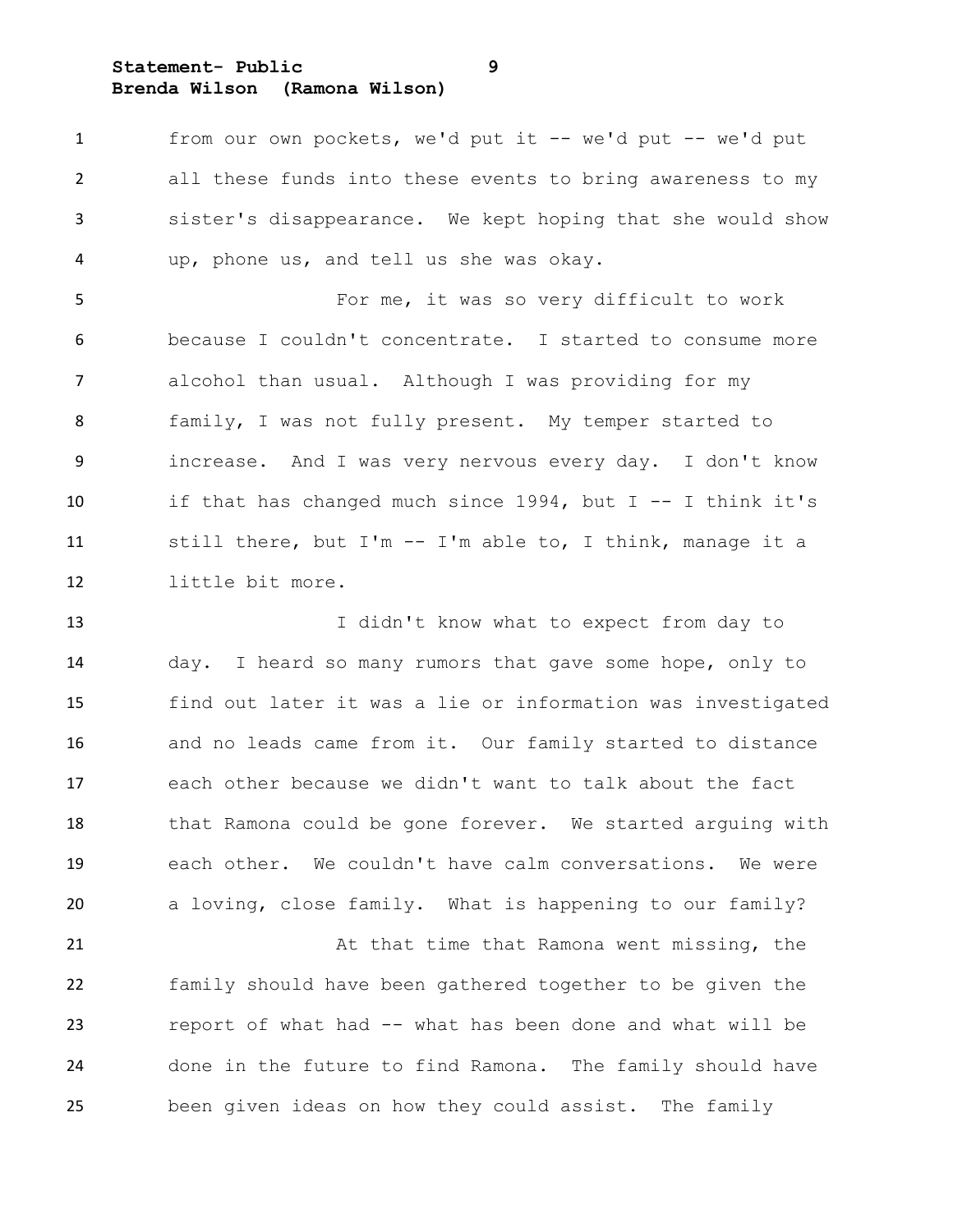**Statement- Public 10 Brenda Wilson (Ramona Wilson)**

 should have been provided group counselling to ensure the well-being of each of the family members, what to expect from the anxiety that was going to occur. My mother should not have been the only one that was provided with information, as she was not in a good state of mind to comprehend all the information that was given to her about her missing child, her baby.

8 In 1995, April 10th, Ramona's remains were found near the tree line on Yelich Road, which is about 10 kilometres west of Smithers, at the end of the airport 11 runway. A few days before she was found, I had recurring dreams, and she kept saying, "They found me."

13 When I received the news, I went into total shock. I don't remember the funeral, and I barely remember the rest of the year. I know from news releases and hearsay, from family and friends, that we drove down Main Street to bury her remains at the cemetery. During that whole time I was there, I vaguely remember having to identify Ramona's belongings: A faded black acid-wash jacket, a white fleece top, and a purple pair of pants.

 I wish I didn't have to see that. I didn't want that to be the last thing that I remember about her. The smell was awful, something I will never forget. It was a blood -- a blooded earthy smell. Her clothes are laid out on three pieces of brown paper, and my mom had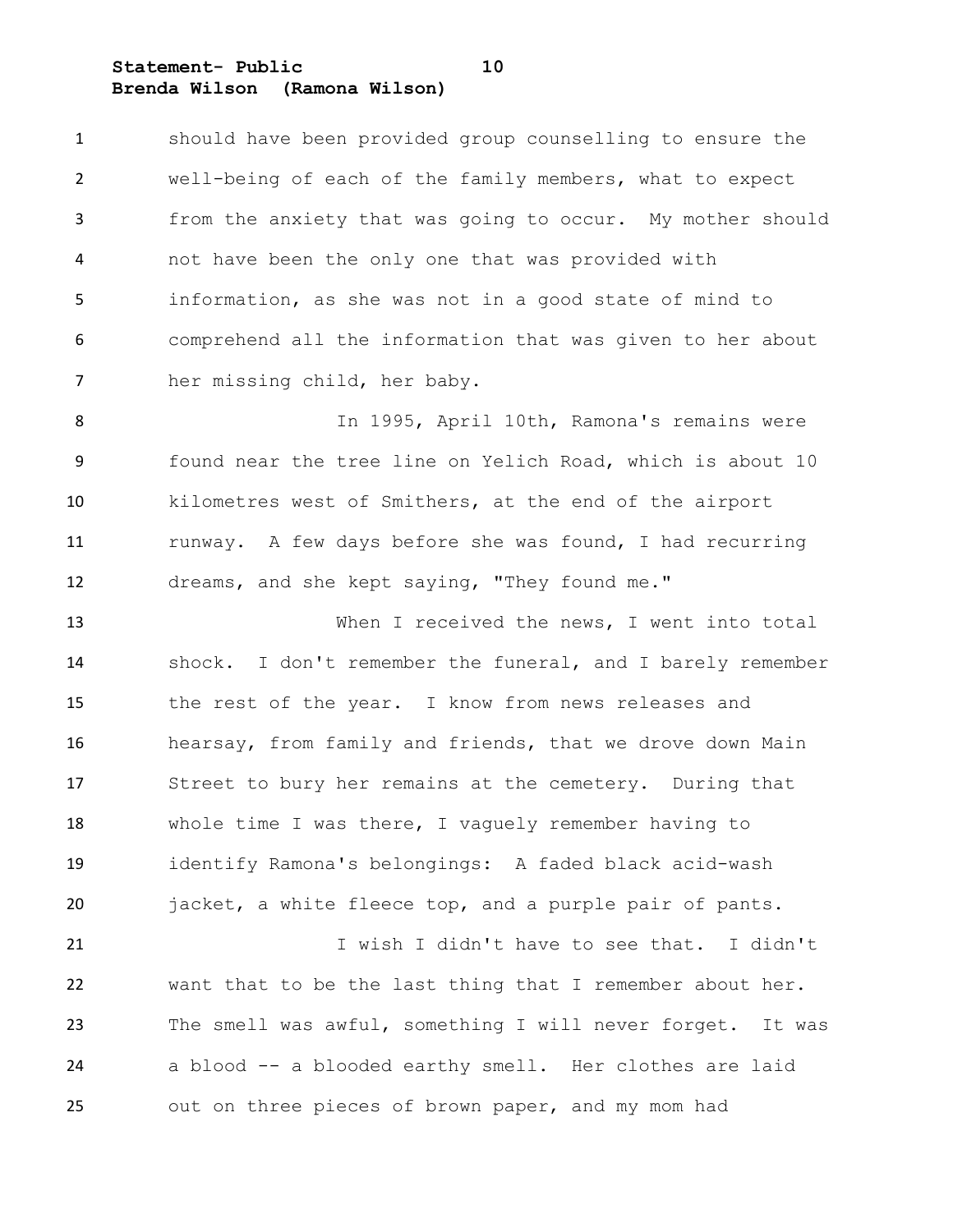**Statement- Public 11 Brenda Wilson (Ramona Wilson)**

 to -- and myself -- walk into the small interview room. As soon as we noticed the clothing, we all just broke down and started wailing. My sister. Why did they have to do this? Oh. **MR. CLARENCE JOHN:** It's okay. **MS. BONNIE GEORGE:** Brenda, did you want to 7 take a break or we can carry on? 8 MS. BRENDA WILSON: (Indiscernible). **MS. BONNIE GEORGE:** Do you want to take a break? No? **MS. BRENDA WILSON:** It took us what seemed like an eternity to regain our composure. We had to walk back outside and let the rest of our family know that it definitely was Ramona. Oh, my God. It was so terrible. We didn't even have to say anything. Everyone knew by our -- our reactions that it was Ramona, because we were all trying to hold each other up as we walked out to meet them.

 It took a long time for Ramona's remains to be returned so that we could have the funeral. And it's such a -- it's so difficult because you want to start the grieving process, but they're holding everything back, coroners and all the things that need to be done. So we had to wait for that.

In the meantime, we were bombarded by media,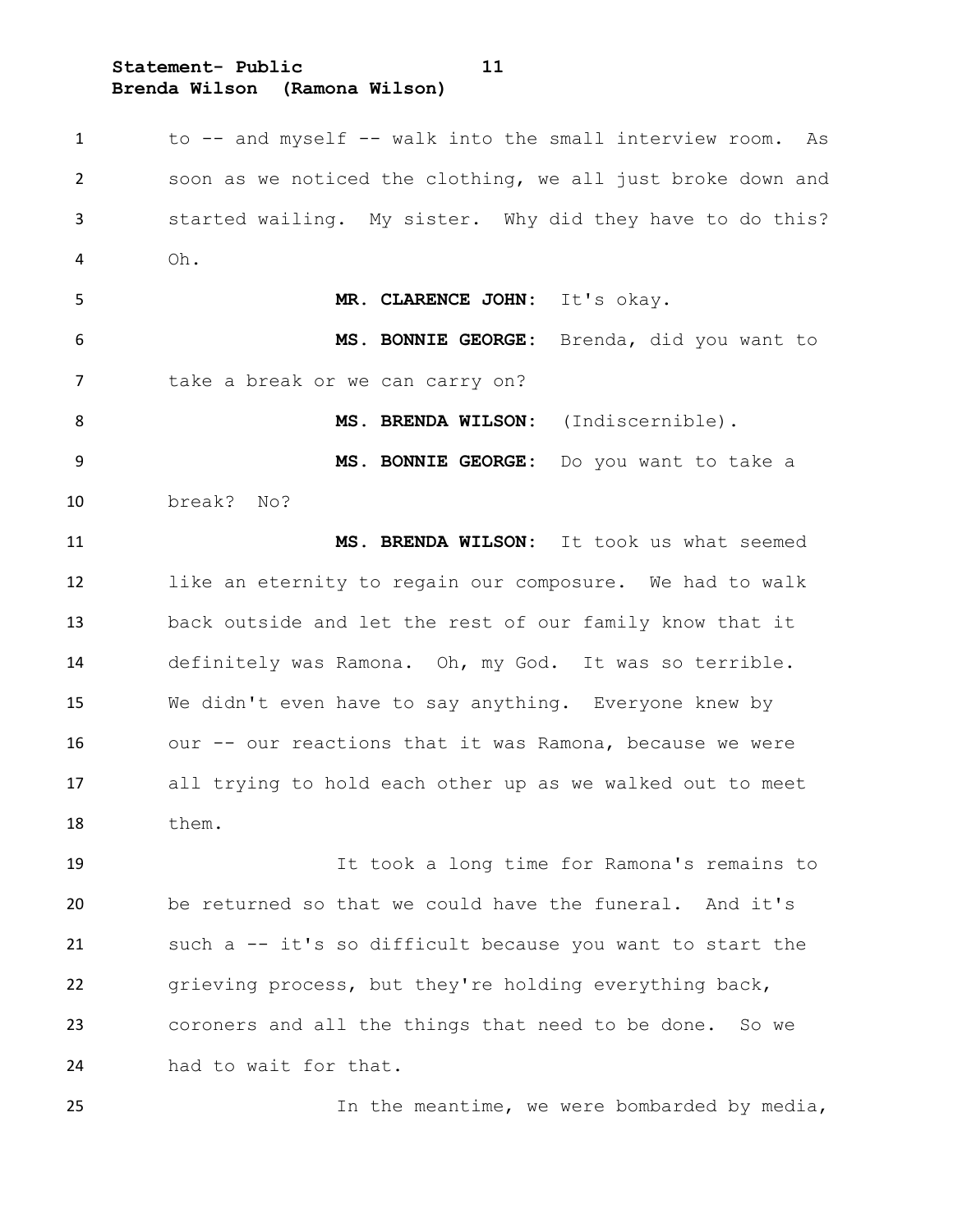**Statement- Public 12 Brenda Wilson (Ramona Wilson)**

1 and there were talks about -- about a serial killer and all that in our community. We didn't know if we were next or if our -- our children were going to be next. We were just -- for myself, I was just full of emotions and anxiety and anger, and I just didn't know how to deal with myself at the time.

7 The only thing I could do was talk to the media to make sure Ramona's name stayed out there, because 9 I -- I see what happened to Delphine and her family, where they just forgot about -- forgot about them. We had to be really vigilant in keeping Ramona's name in the media through documentaries, magazines, books, newspapers, and through the television. So I ended up becoming an advocate and a spokesperson for our family, along with my mom.

 That's something that I was prepared to do, but I did what I had to do because they started calling my sister a prostitute and a -- and a careless person. And it's, like, no, you got the story wrong. That's not who 19 she is. My little sister, she was very vibrant, very beautiful. She had a lot going for her. She was working in a restaurant. She was going to school. She was a peer counsellor. She had hopes and dreams of becoming a psychologist. She was an auntie. She had four nieces and nephews at the time. She had friends.

My little baby sister wasn't a street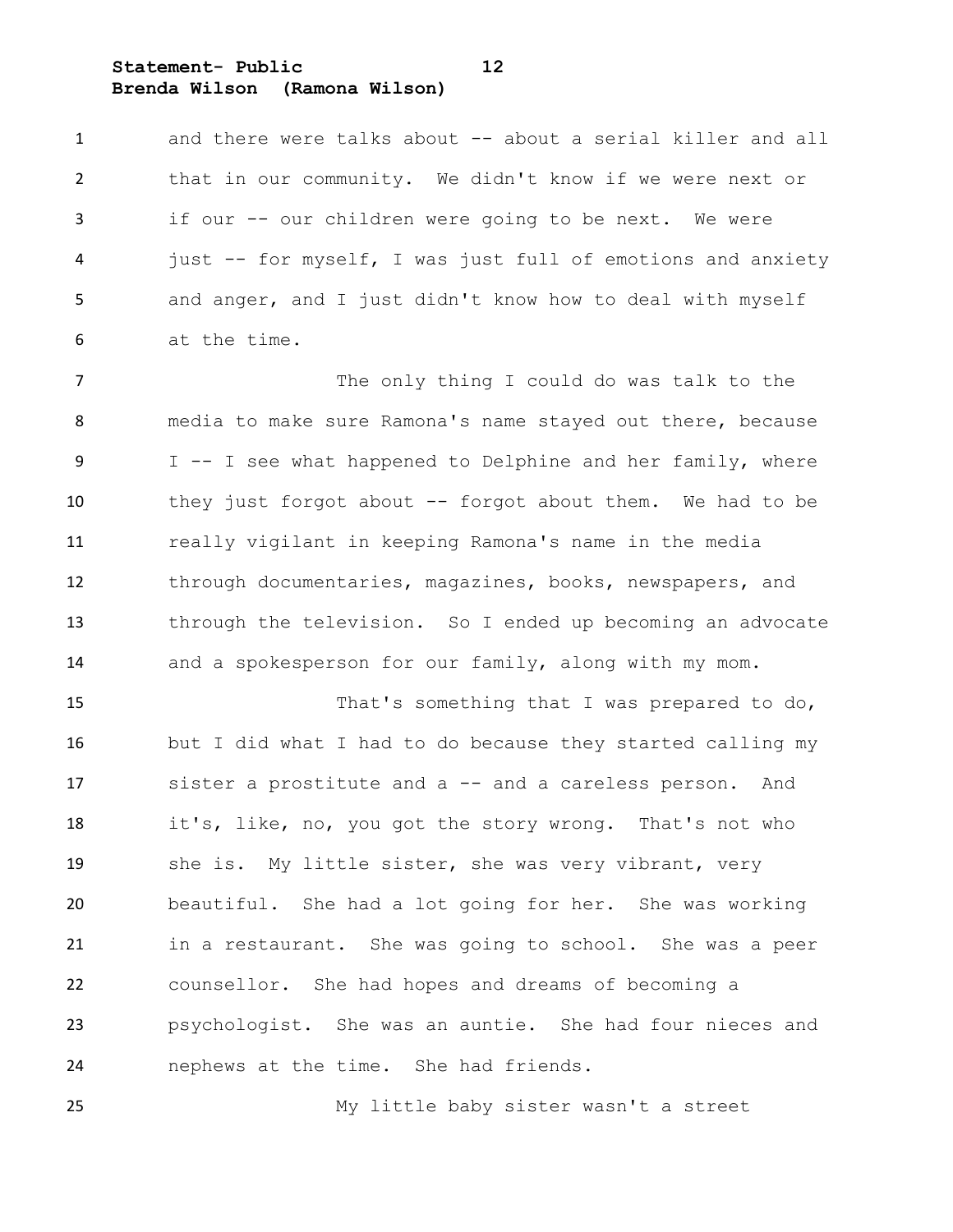### **Statement- Public 13 Brenda Wilson (Ramona Wilson)**

 person. So I had to fight for her. I had to make people see who she really was, that she didn't belong in the same basket as everybody else was trying to put her. I had to stand up for her and really fight for her, just as I've 5 always done for my brothers and -- and my sister, my family, because I'm the oldest in my family. So that's my 7 duty, to do that. When my dad passed away, it was my duty to be a parent with my mom.

 It was so difficult when they tried to include us in the Downtown Eastside missing and murdered women. I'm, like, no, that's not us. We have a different situation happening in the north. We were totally separate. You can't put us in the same basket as the people in Vancouver. We are people in -- in northern British Columbia that you've forgotten about. But you are not going to forget about us anymore because we are going to keep fighting for our loved ones that are missing here.

 And that's what became the story of northern B.C. and the Highway of Tears is our fight to tell the truth about our loved ones, especially my sister, Ramona. If it wasn't for Ramona, I would never have been a part of 22 this whole national public inquiry.

 But it gets the best -- it gets the best of you, your life, when you have to do this over and over. And when anniversaries come up, when my son turned 16 years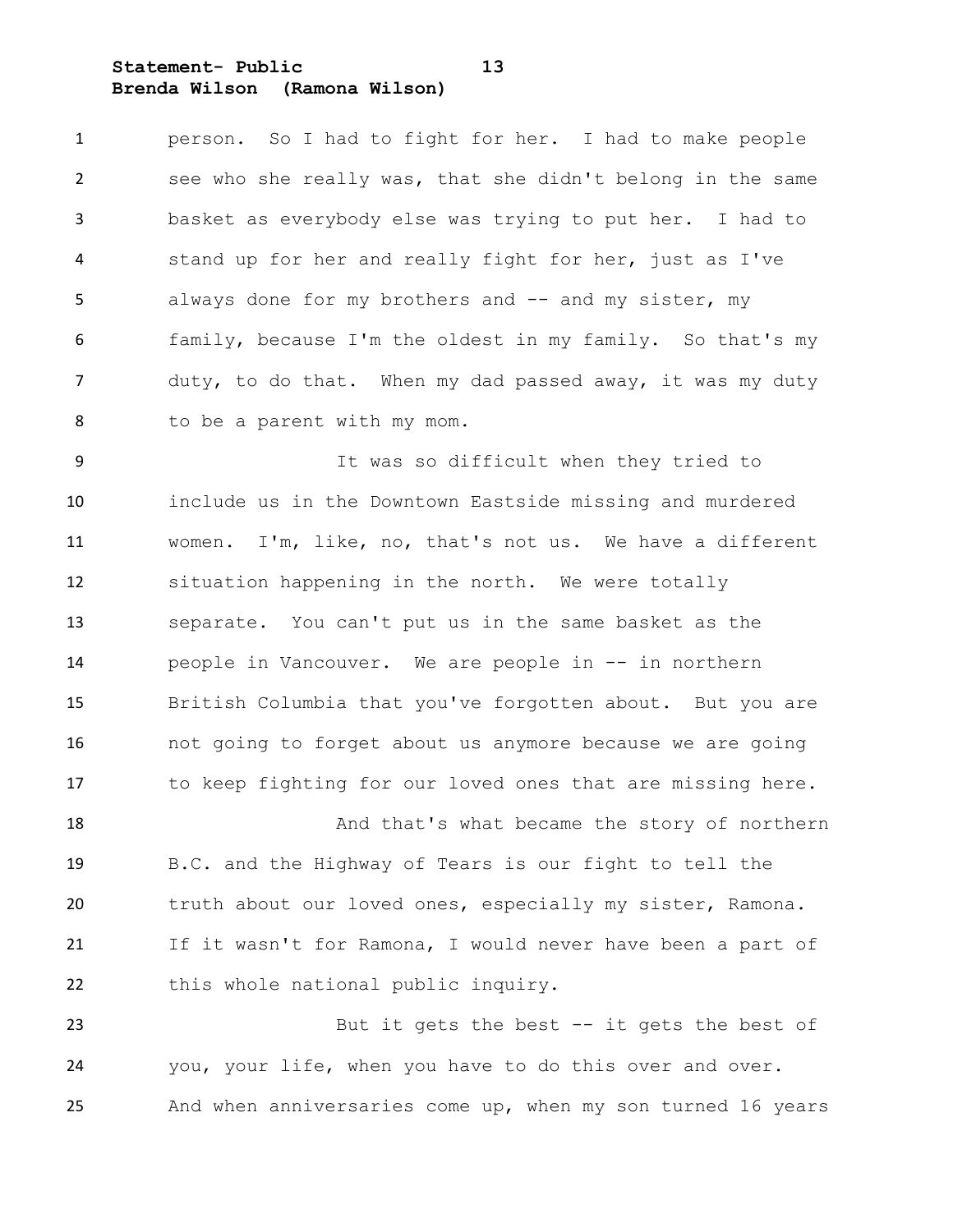**Statement- Public 14 Brenda Wilson (Ramona Wilson)**

 old, I couldn't handle it. I just was so afraid for his life. The same with my daughter, when she turned 16. I just was afraid for them, because that's when Ramona went missing. You just don't know how to comprehend. Like, do I walk my child to school? They're 16 years old, but I feel I need to walk them to school because I'm afraid that 7 they're going to be targeted. They're going to be next.

 My life has always just been chaos. I haven't -- the only thing that really made me forget for a while I was using alcohol to help the pain. But the -- the downside to that is carelessness and anger. The anger just increased more. I'd be doing things to people that I wouldn't even remember, and that scared me. So -- and I lost my driver's license for a year from a DUI trying to go to a friend's funeral while I was drunk and bringing a whole bunch of my other friends with me, just carelessness, not even thinking that I could have killed all of us.

 It's really important when families are going through this that they be surrounded by family to lead them in the right directions because we're so lost. We just don't even know where to go, don't even know what to do. As an advocate, I'm supposed to be strong. But I don't feel that way.

24 Throughout the years, I've got fired from many jobs, my job from the Friendship Centre, because of my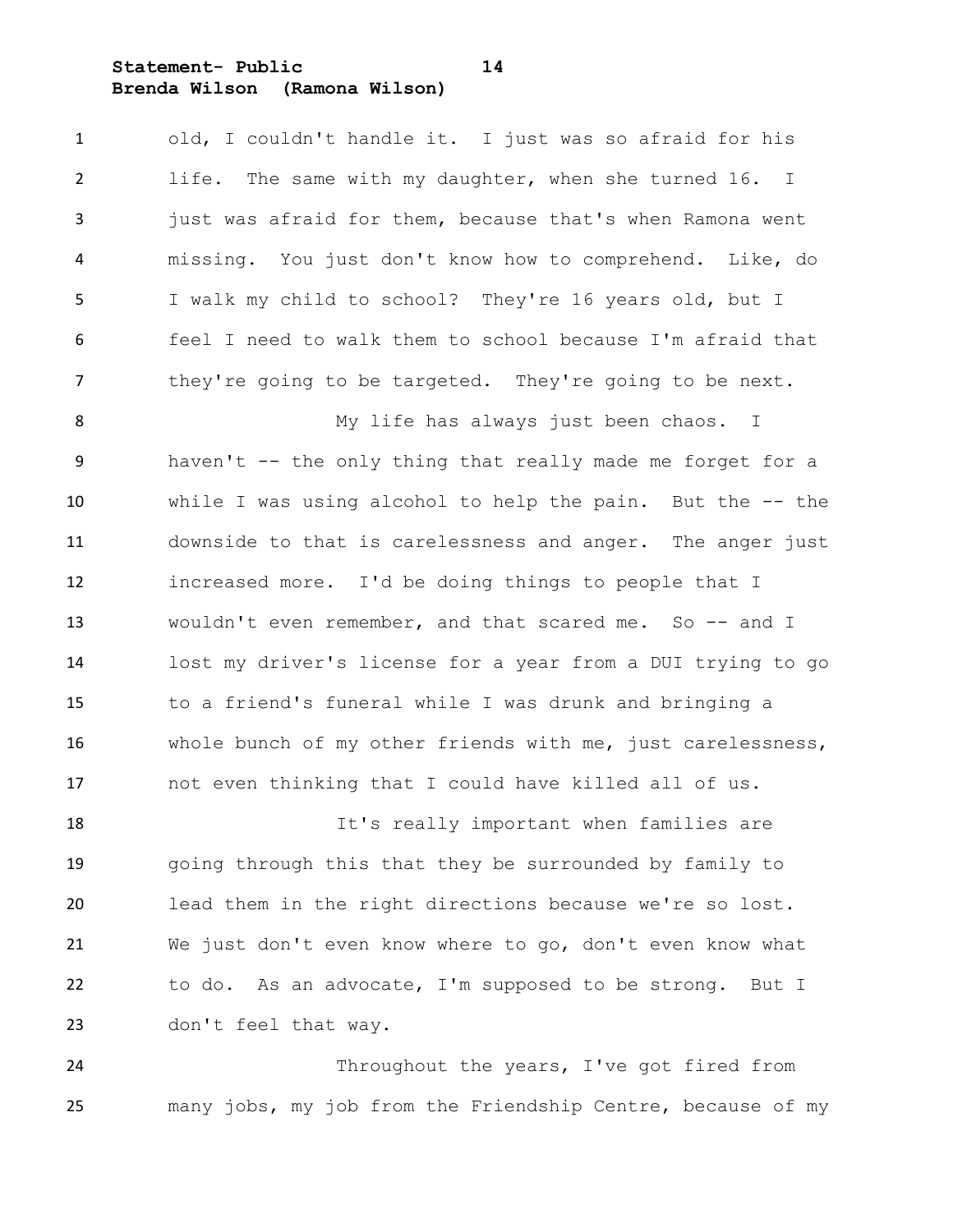**Statement- Public 15 Brenda Wilson (Ramona Wilson)**

 drinking. I couldn't focus on anything. I started working in a child program, a child care referral. I was a receptionist. I figured as a receptionist, I don't have to deal with -- with anybody, just take calls. I don't have to be a people person, well, sort of just over the phone. I lost my house that I lived in for about ten years. I ended up moving into a basement suite.

 I was just starting to lose everything in my life, and my children -- once [Daughter] turned 16, that scared the hell out of me, because this is when Ramona went missing (indiscernible). What am I supposed to do? How do I prevent this from happening to my daughter? She's going out with her friends, smoking and drinking. This is when it dawned to me. It's, like, I've forgotten my children through this whole process. What am I supposed to do for them? How am I supposed to deal with their feeling? They're grieving, too. They miss their auntie. She used to babysit them. She used to live with us. It's, like, what the hell am I doing? I need to do something for my children and for my sister.

 So in 2003, I started training in early childhood, and I did that for about a year, and I realized that I can't do this. A lot of the children I'm -- and I was doing my practicum at an early childhood development program, and I could see the destruction of the families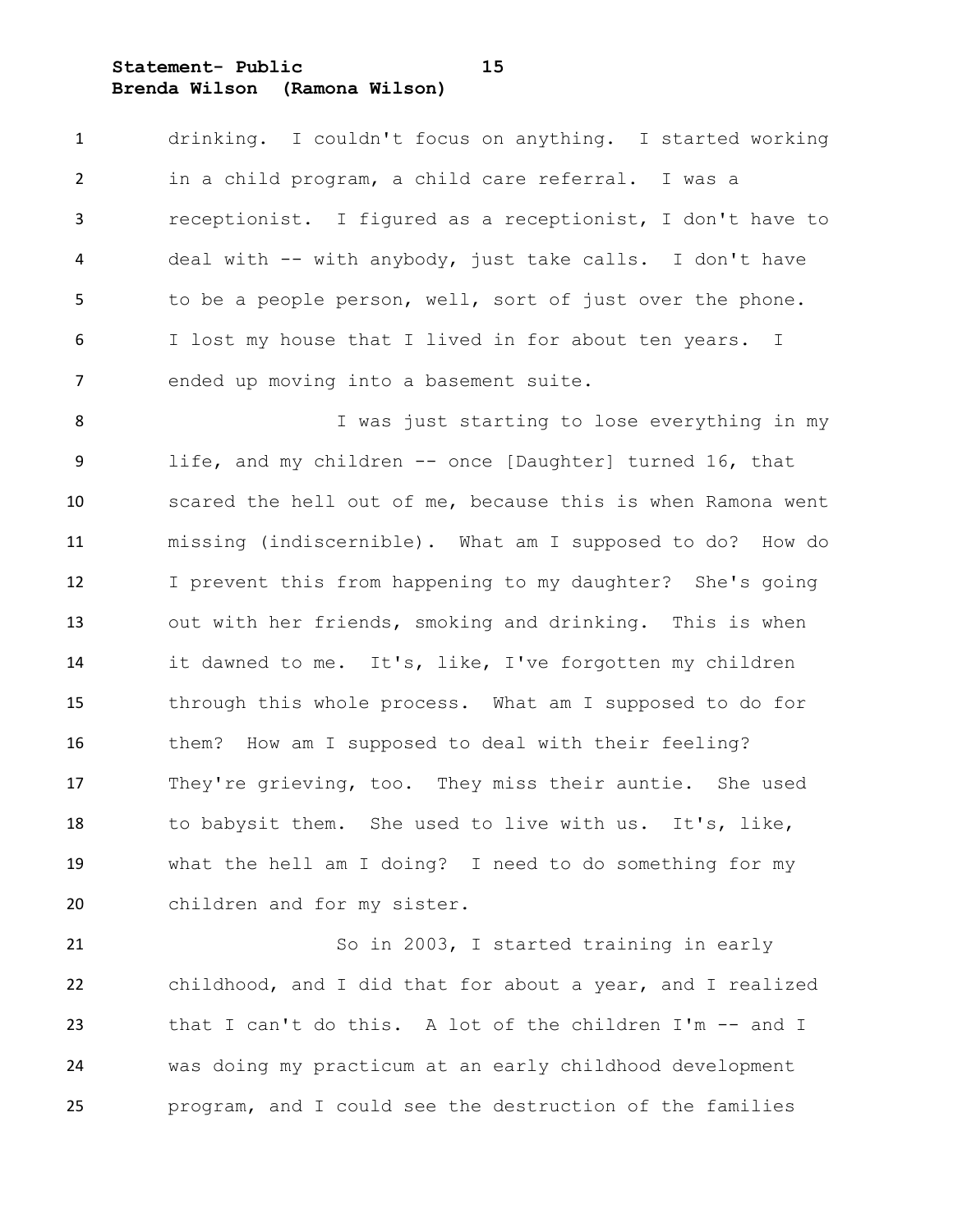**Statement- Public 16 Brenda Wilson (Ramona Wilson)**

 that were coming in there. They were called high-risk families, which meant nobody else wanted to deal with their situations in the community. So they sent them our way because we were an Aboriginal organization, just a part of the systemic racism within the -- in our systems that we have today. Oh, just send them over there. They'll deal with them.

 And sure enough, we developed a program. After a couple years, I realized what needed to be done because our families weren't receiving services from our community. For myself, I had to, you know, start the training, but most of all, what needed to be done for me was to go to a treatment centre, so that I could deal with the issue of alcoholism and to let my sister go, to let her know that I was going to do this in a different way, that I was going to be stronger by letting go of the alcohol, and to be somebody that people could look up to, because we've 18 been through it, and we know what needs to be done. I didn't know at the time how we were going to do it. I just knew it had to be done somehow.

 So when I was in the treatment centre, I went there a year later after I started my practicum at the early childhood development program, and after I started training. And a lot of the participants within that treatment centre were attracted to my character. And I had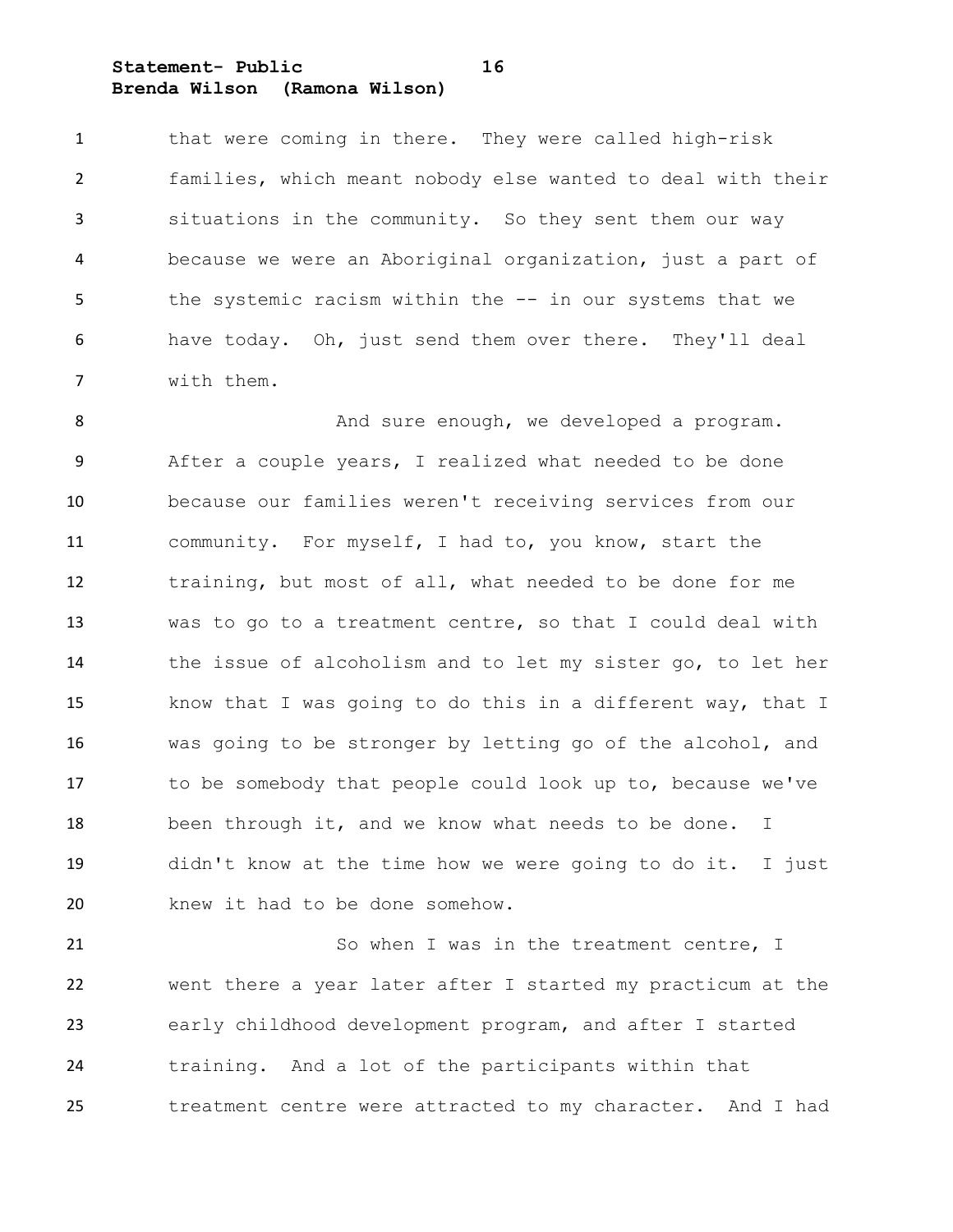**Statement- Public 17 Brenda Wilson (Ramona Wilson)**

| 1              | to find out who I was. Like, I'd ask myself, what the hell  |
|----------------|-------------------------------------------------------------|
| $\overline{2}$ | is my character? Why -- you know, why are some of these     |
| $\mathbf{3}$   | people, like, they're pushing it a little too far with      |
| $\overline{4}$ | wanting to be intimate with me? And me almost falling for   |
| 5              | it because I'm so vulnerable being in that program, needing |
| 6              | something, but I don't know what it is. But it              |
| $7^{\circ}$    | wasn't -- it wasn't the intimacy. It was to build myself    |
| 8              | up as a strong person.                                      |

9 So I just felt -- I learned things there about myself, and I learned about -- I didn't want to drink. It gave me time to think about what I wanted to do and how I was going to do it. I didn't learn anything from the actual information, the 12 steps, all those things. It's just, like, you guys -- you know, this -- I need something else, and this isn't it. Like, I could teach this -- I could teach this program, and I can see why many of these people were coming to me because I was there to listen, and I could give them some advice, and, you know -- but the intimacy part of it was the other hand. And many of them were doing that thing there. And it's 21 just, like, whoa, this is crazy.

22 So I really wanted to get out there -- get out of there. It was, like, a five weeks co-ed program, and it made me feel very uncomfortable. So I was looking for something where I could deal with the -- with the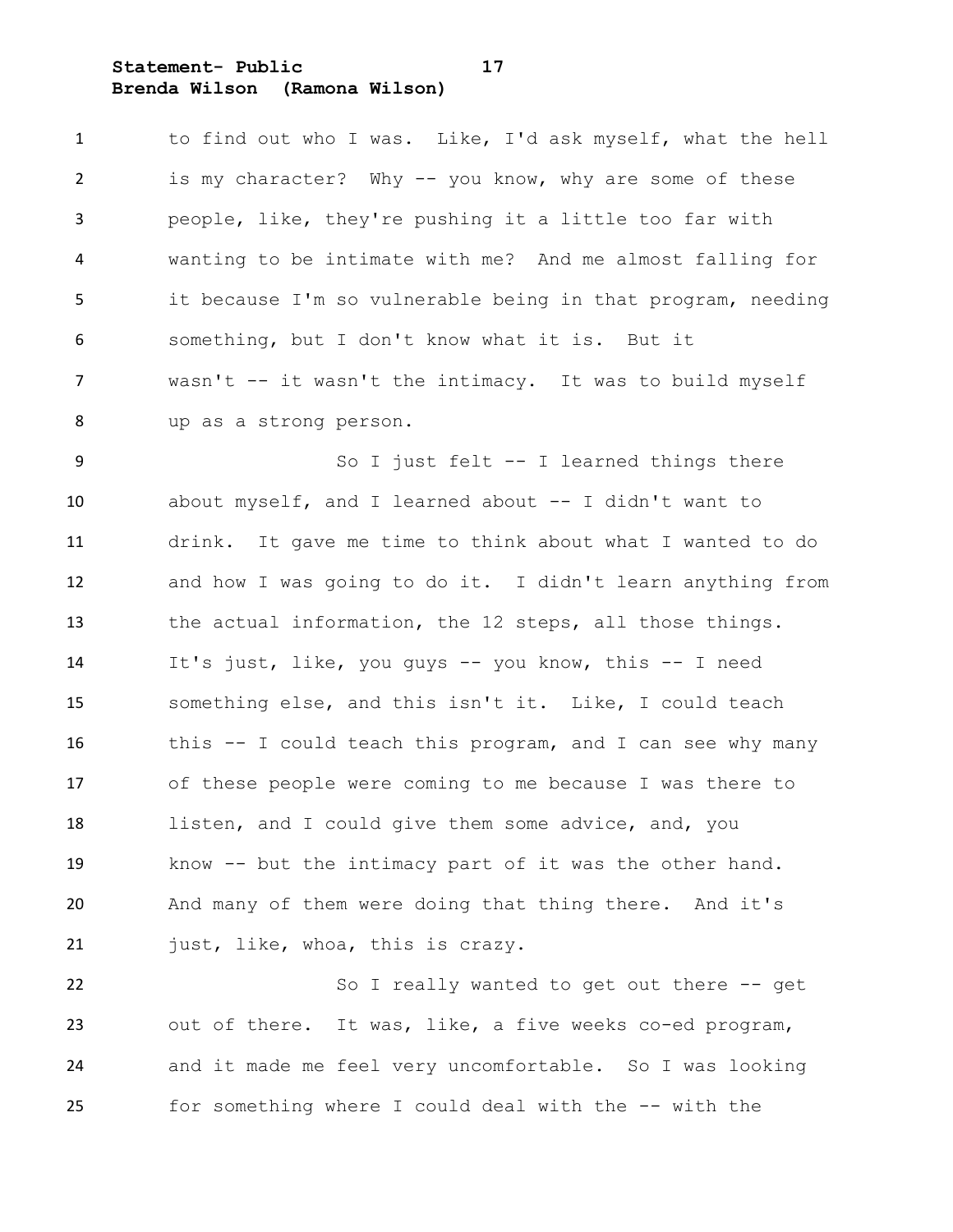### **Statement- Public 18 Brenda Wilson (Ramona Wilson)**

1 trauma that I was going through. And still, to this day, there's still nothing out there that I know of for many of us that are going -- that are dealing with missing and murdered loved ones, there is nothing. We need something where we don't have to worry about people trying to be intimate with you. You're only dealing with what 7 is -- what the cause is. In a treatment centre, everybody is dealing with different things. If there's a -- if there's a healing centre, just to deal with missing and murdered loved ones, and that's the only focus, then that's what we need. That's what we need today, to help our families. Because by -- when I did this treatment centre, it's not what I -- it helped with my alcoholism, to address it, but it didn't help with my loss or my grief. It didn't help with the pain. The pain was still there. It's still there today.

17 In 2005, I graduated from the early childhood development program with a diploma. I passed all three sections of my early childhood development, and my infant-toddler, and my special needs. It was really something that I was very proud of because I actually accomplished all of this through everything that I had gone through -- through the alcoholism, through the grief. 24 And I have to say, I can't say the treatment

centre was all that bad because after 14 years, I'm still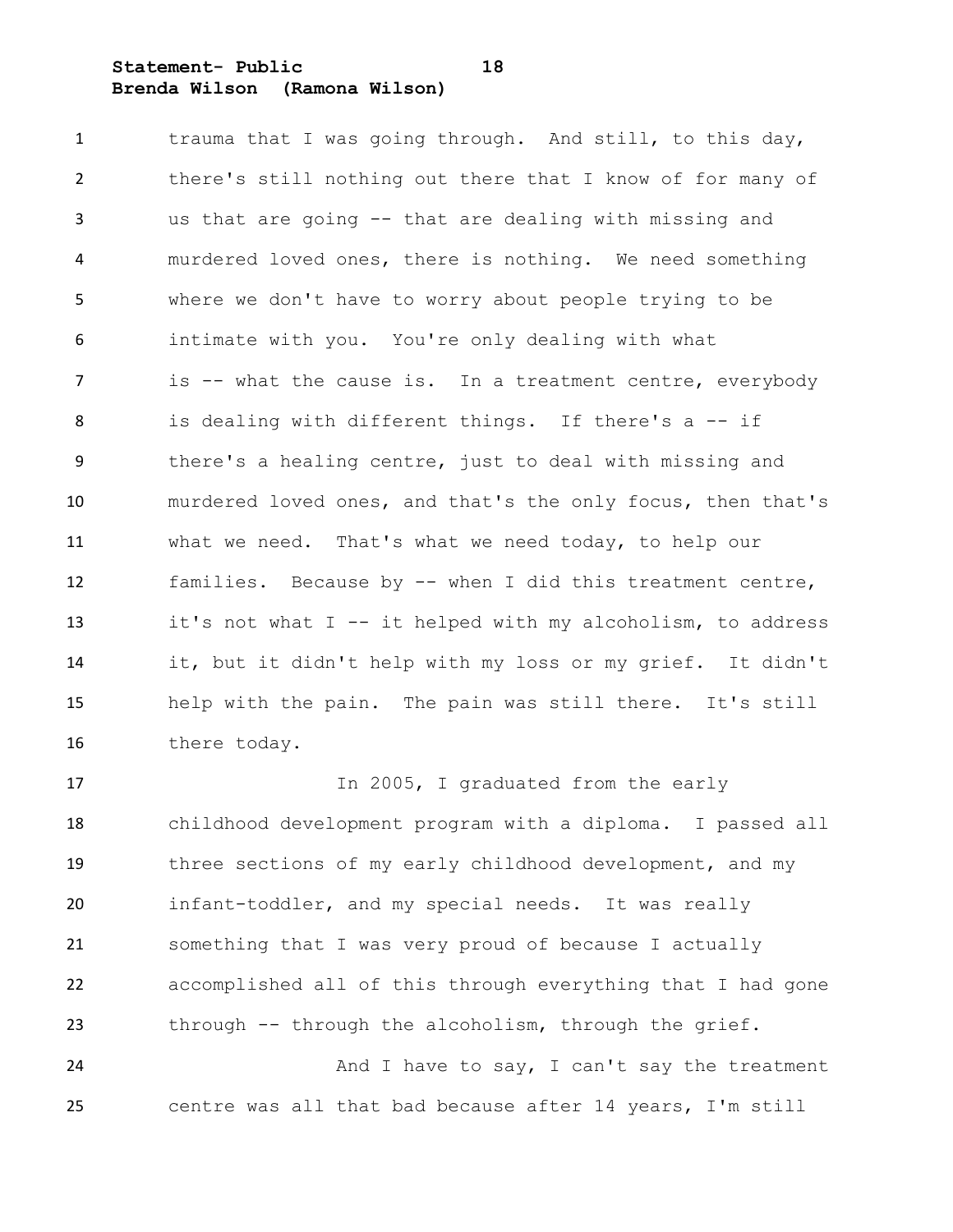**Statement- Public 19 Brenda Wilson (Ramona Wilson)**

 clean and sober. So I'm very happy that I was able to go there and learn, even though there's some negativity in it. In 2006, they had the symposium here in Prince George, and I attended with my mom. And there was a walk from -- she joined the walk. It actually started in Prince Rupert, but she -- she joined the walk in Smithers. And I was sad that I couldn't be a part of this walk due to work commitments. My mom and cousin walked with some people who were from the Downtown Eastside and some of our families from the Highway of Tears. I met them along the way on weekends to see how they were doing and to assist wherever I could.

 I was able to take some time off work to do the walk -- to do the walk-in with the families that had walked into the meeting place. It was a horrible feeling. It felt like we were part of a huge funeral procession as we -- all the families walked into the CN Centre. And if 18 there was a heads-up given as to what the process was, I wasn't made aware of it, because later on we were -- we were brought to -- into a room with some investigators, thinking that we were going to be given information about our loved ones. Instead it was, like, what do you want from us? Just, like, what? It's, like, we want you to find our loved ones. What do you think we want from you? My anger was still harsh back then.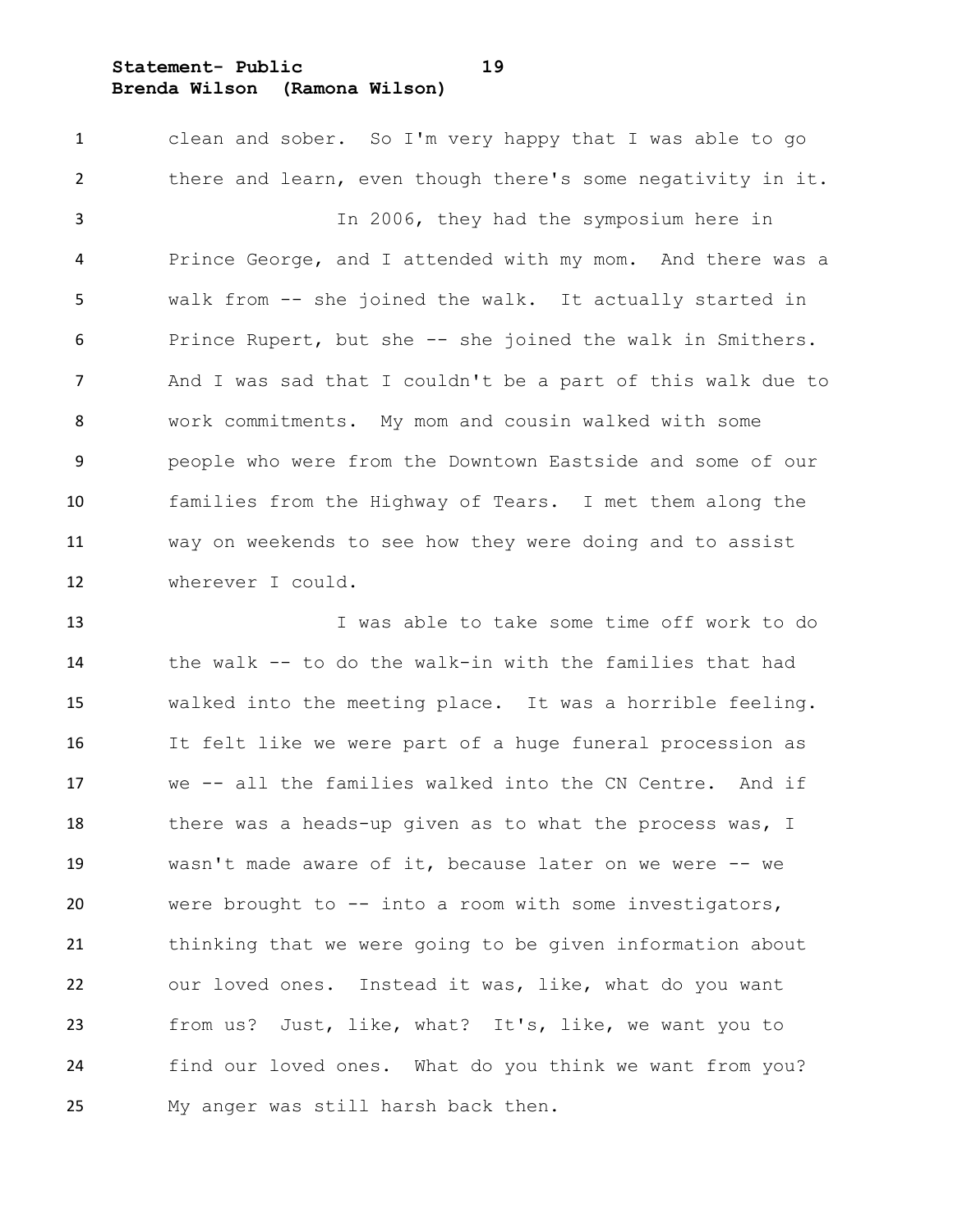**Statement- Public 20 Brenda Wilson (Ramona Wilson)**

1 But there was -- there was never really a good relationship with the RCMP. We just always stayed clear of them because in our small town, my mom, being a single mom, she had to deal with my brothers and raising 5 them. And they -- you know, they had records with the -- with the police and going to court and stuff like that. So there wasn't always that good relationship. I never did -- she didn't have to go to court for me because I was sort of the parent along with her, trying to look after them.

 It took a long time to understand the 33 recommendations that came out of the symposium. I didn't 13 really know what that -- what they meant, what they always talked about. And it wasn't until a few -- a few years later that I ended up being a part of the -- of the governing body for the Highway of Tears Initiative. And at 17 that time, there was only one family member per loved one allowed on that governing body. And a lot of the information that my mom was receiving, she wasn't passing it along to our family, so we had no idea what was going on with this governing body or the 33 recommendations. And so it wasn't until I finally started attending the meetings of the governing body did I understand what the 33 recommendations were.

And those were -- the 33 recommendations are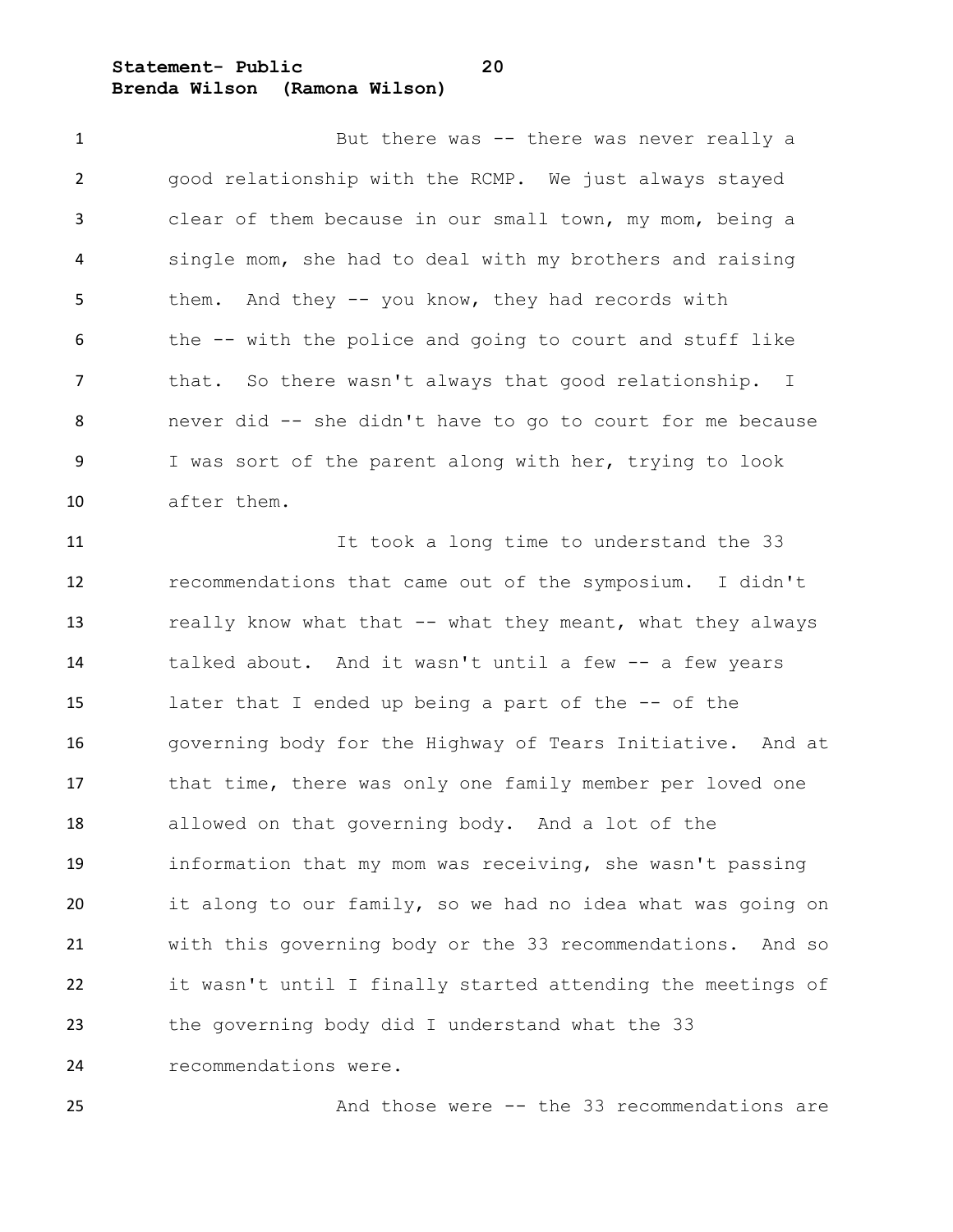### **Statement- Public 21 Brenda Wilson (Ramona Wilson)**

 what -- what many organizations have been using to bring forward to the government regarding missing and murdered women, such as the transit system that is in place today that runs from Prince George to Prince Rupert. That was the number one recommendation, along with better cell service and viewing for cameras on Highway 16, so that we could see if people were hitchhiking on the highway or at this different spots along Highway 16.

 During the -- during the symposium, we also had a young lady who was -- or not even a young lady. She was, like, a child. She was 14, Aielah Saric-Auger, whose body was found out by Taber Mountain. I got to meet her mother, Audrey. I tried to console her and be there for her. I felt so helpless because I just didn't know what to do. She just cried in our arms. And it just seemed like 16 there was nobody there for us, even at the symposium, like 17 the support workers or anything. It's just like, what do we do for her? How can we help her? It's so hard to know what -- how to help families except for what you know, because there's just nothing in place.

21 In 2011, I was a preschool supervisor, teacher, and family support worker. I was starting to build myself up again, like, acquiring my job through the early childhood development program after I graduated. So from 2004, I was training with my EC, early childhood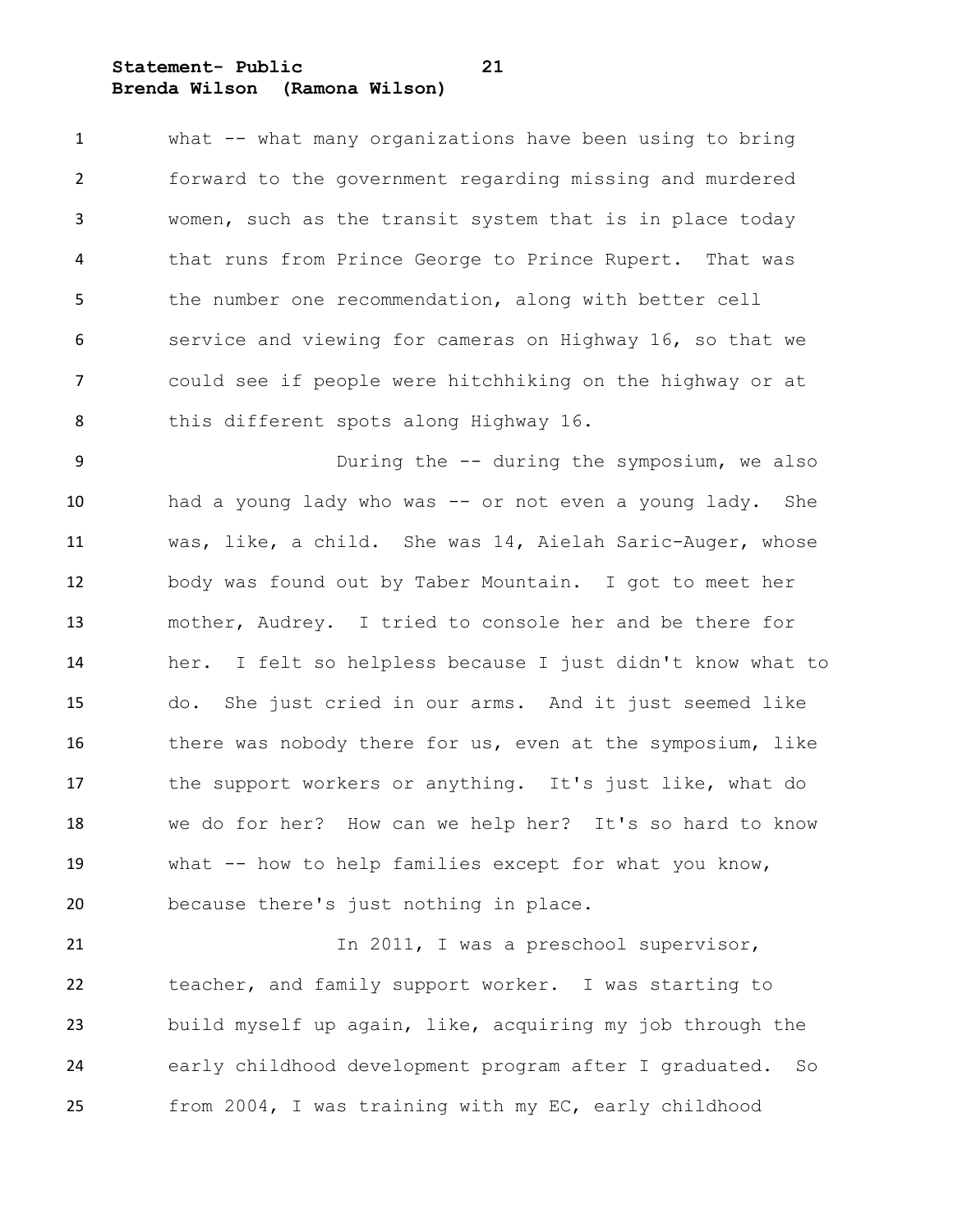**Statement- Public 22 Brenda Wilson (Ramona Wilson)**

 education, and built up a preschool in the process in this early childhood development program. So it wasn't -- and it was all on a volunteer basis, because I was doing my practicum. So I wasn't getting paid to do that. But during that time, it was also taking a toll on me because I was giving a lot to the families with being a teacher and also advocating for the missing and murdered and for my sister.

 So in 2008, I resigned from the early childhood development program, and I started a -- I went to 11 a job that was only a few years, which was the community futures. And I was an employment advisor. I needed to get away from the everyday stress of the family situations, dysfunctional lives. I just couldn't -- I couldn't do it anymore. I couldn't give myself. I couldn't watch the kids. I couldn't watch them suffer. Some of them were -- were in foster homes, and -- and I'd help with visits, family visits, and stuff like that. And it was 19 just, you know, a terrible time for those kids to deal with the dysfunction that was happening in their lives.

21 I had one little girl. She was only three years, because we dealt in preschool with three to five-year-olds. She was in a -- she was in, like, six foster homes by the time she was three years old. And when her mom wasn't able to visit her because she couldn't get a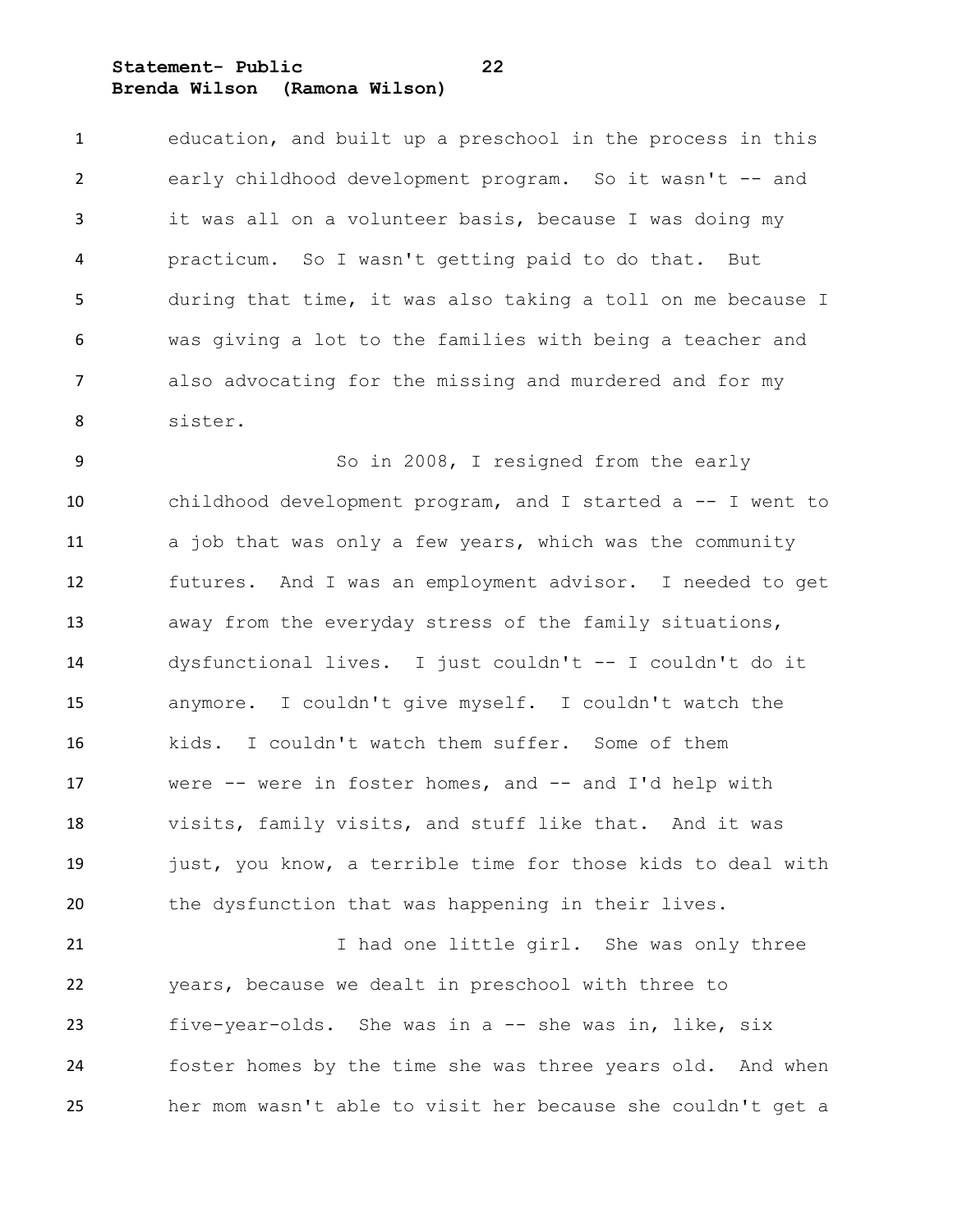**Statement- Public 23 Brenda Wilson (Ramona Wilson)**

 ride or she just couldn't get there, her child would be very angry and start picking on the children -- other children in the school. And this is a three-year-old. This is where it starts. And year after year, I tell this story so people can understand. You need to be there for our children at that tender age. They understand more than we think.

 So she -- when her mom didn't come to visit, and then I tried to talk to her, and she -- I told her she couldn't hit the other kids. And so we sat out in the -- in the foyer with the door open so she could still see the kids. And I said, "We need to sit here until you calm down." And I sat with her while the other teachers in the room with the other children. And she'd just scream. Like, she'd just scream, crying, wailing at the top of her lungs. And I was, like -- I was freaked out. I was just, like, oh, my God, what am I going to do, you know? And I 18 just sat there with her. And I tried to hold her, but she was just, like, no, leave me alone. And she kept screaming for about half an hour. And I was just, like, what -- what do you want to do?

 I said, "Are you -- are you okay now?" I said, "It's okay to cry and to be angry and mad and let it all out." She just looked at me. She's, like, a little baby just looking at me and saying -- with just -- not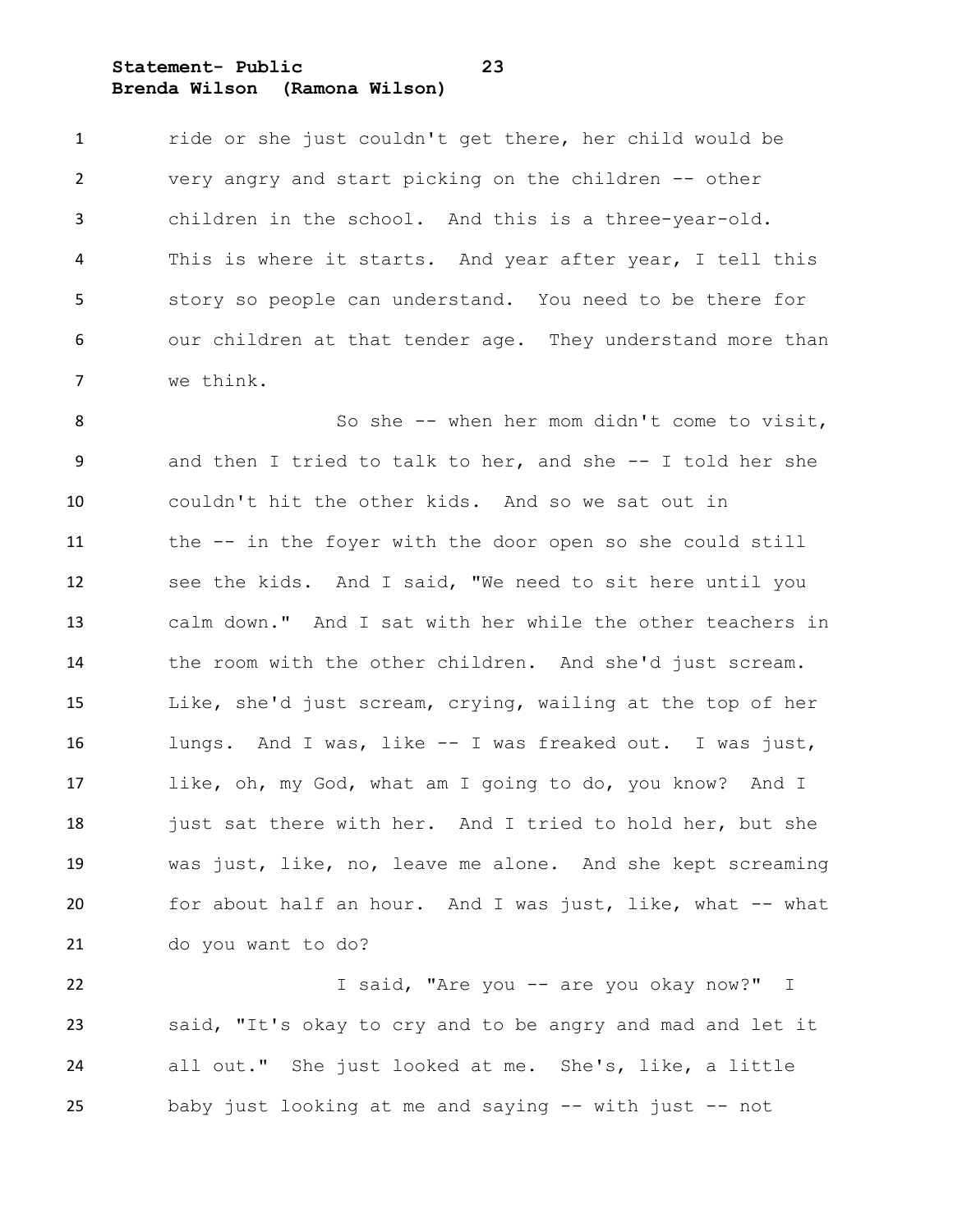### **Statement- Public 24 Brenda Wilson (Ramona Wilson)**

 knowing what to say or do, just tears in her eyes. I said, "We can sit here longer, as long as it takes. Whenever you're ready to go back in," I said, "We'll both go back in."

 It took another half an hour before she finally calmed down, and she had no more tears and she was just out of breath. And she was, like (indiscernible). Then we walked back into the class, and all the kids started hugging her and playing with her. And she was fine after that. But she needed to let it out. She needed to let go of her anger and cry.

12 That's when things started happening for me. It's just, like, so many of these children of the missing and murdered loved ones' families, the children are being forgotten. They're being left on their own because we 16 think the children have no feelings, and they don't -- you know, they don't need to deal with the grief because they don't understand it. But they do. They really understand it. They understand when somebody is not there. They understand when they're not being looked after.

 So I just couldn't -- I couldn't deal with that anymore. I couldn't deal with watching the children -- the pain. So I needed to leave that job. In 2010, I resigned from my employment job. I just couldn't -- I couldn't focus on anything. I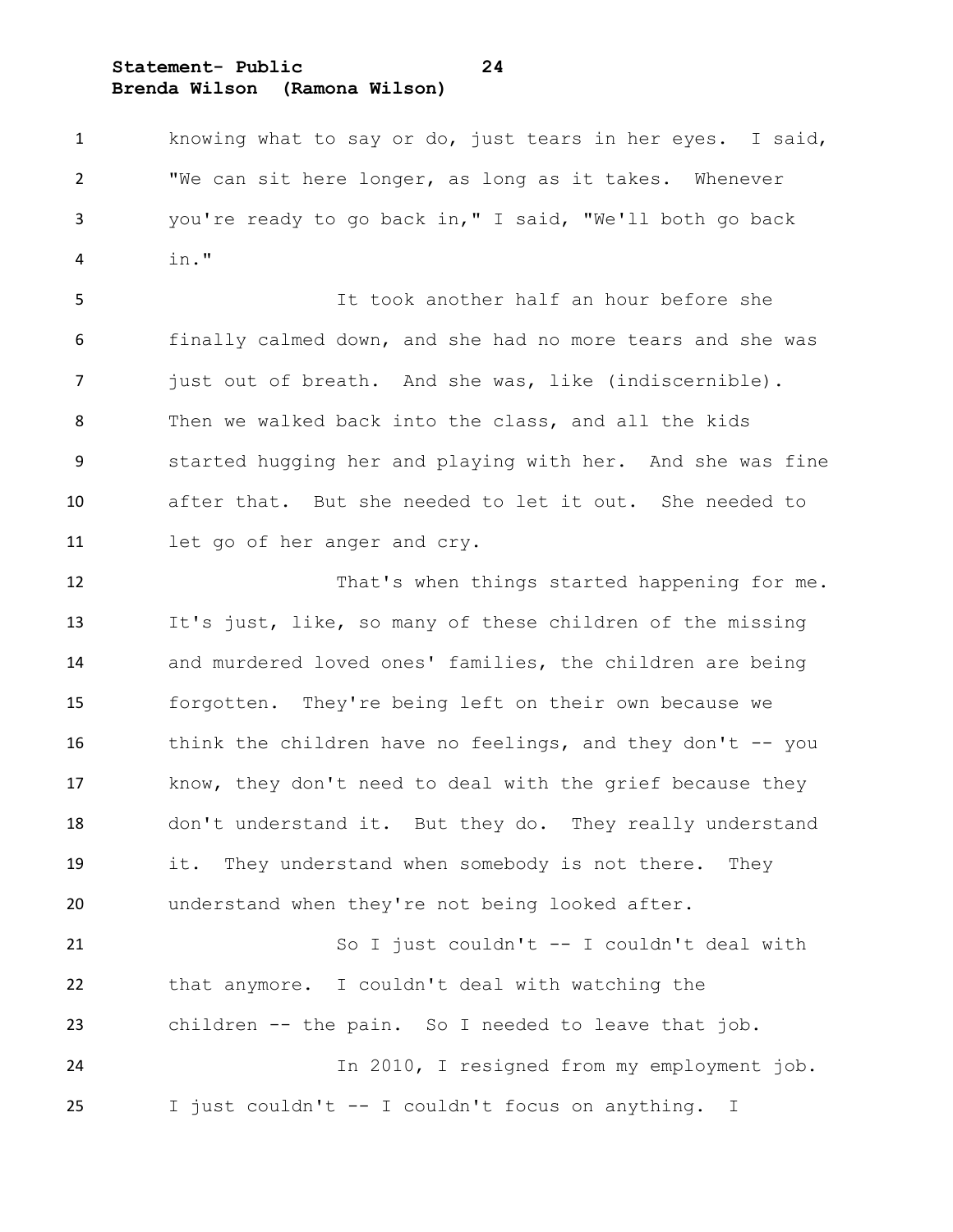**Statement- Public 25 Brenda Wilson (Ramona Wilson)**

 couldn't -- I didn't know how I was even working every day, how I was even waking up and getting up. By 2010, I was 3 just going to work, going home, sleeping, maybe eating sometimes. It got really bad where I just was blocking out -- started to block everything out. I only worked to keep up the bill payments, to put food on the table. My son was still living with us part-time.

8 So I also left my relationship of 29 years. I couldn't -- I couldn't handle the relationship because it was a relationship that was made up of violence, a relationship that took advantage of me as a woman, that had no respect for me at all. And I -- I couldn't deal with that when I've seen so many families and so many women being murdered around me, the disrespect that so many people have against these women. It's, like, am I going to be next? Am I going to be the next one that will be on the poster? Because if this man doesn't get what he wants, I'm going to be the next victim.

 So I wasn't going to put up with that. I wasn't going to put up with being disrespected as a woman. So I left the relationship of 29 years. I -- it blows me away to even see that number, but I've been in that relationship since I was a teenager.

24 And I had to move away from Smithers because I had no support from my family or community. For me to be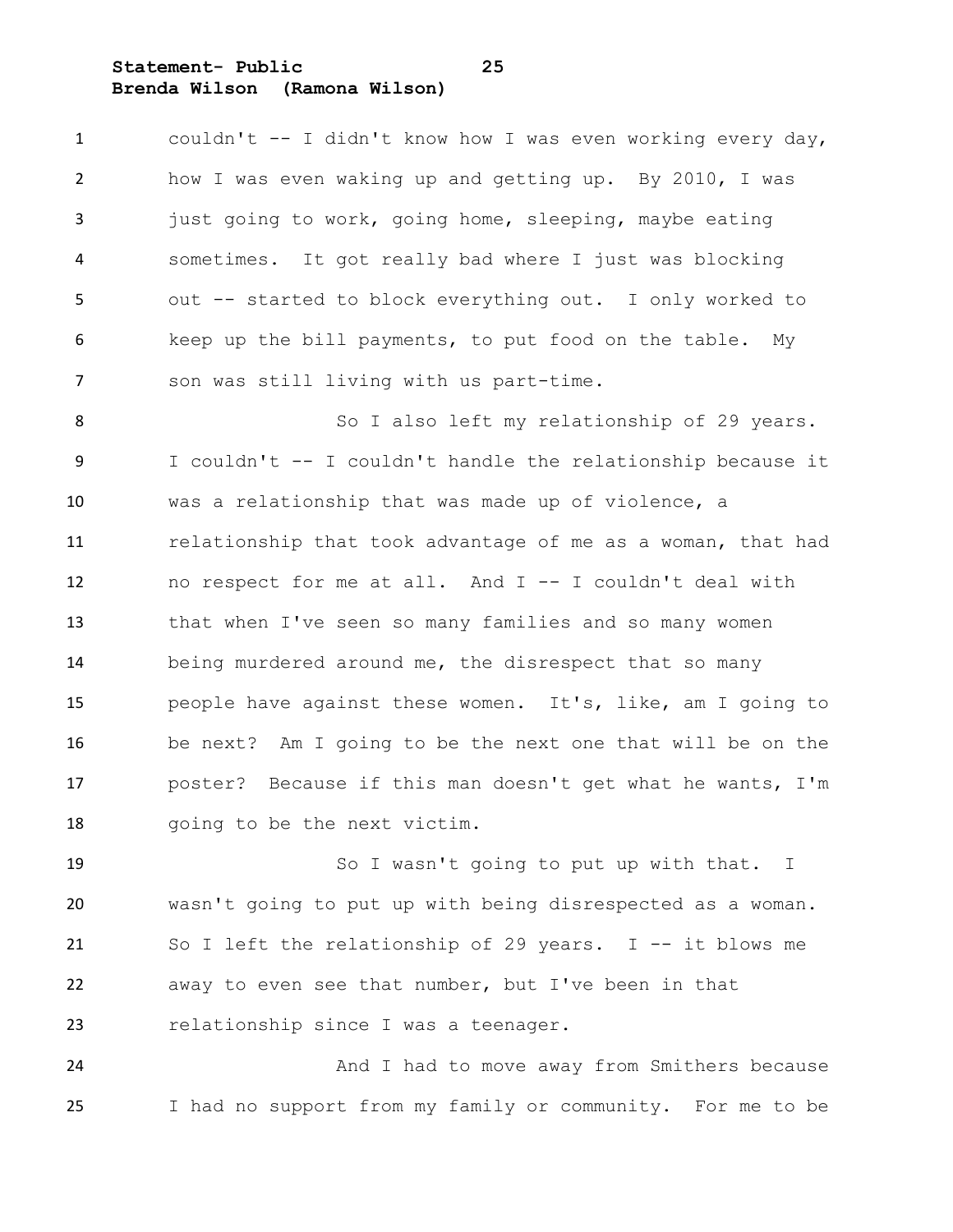**Statement- Public 26 Brenda Wilson (Ramona Wilson)**

 fully supported, I needed to be looked after. I didn't need to worry about finances. I didn't need to worry about my family members' self-destruction. I needed to be in a safe place where I didn't have to look after anyone except myself. I needed to find myself, and I needed to find my spirit. And I couldn't do that in the relationship I was in, nor in the town that I was in, because there was just nothing there for me. I couldn't find anything that could help me deal with what I was going through, through my grief. Just searching, searching all the time for 11 something that's going to make -- make me feel better, make me stronger, make me feel like I am breathe and walk 13 without this wall or this barrier or ... I don't know if you guys want to take a break or ... **MS. BONNIE GEORGE:** It's up to you. But if you really want to take a break, we could. **MS. BRENDA WILSON:** Yeah. I think so. **MS. BONNIE GEORGE:** Okay. It's 2:38 right now, and I'm turning the equipment off so we can take a -- take a mental break. --- Upon recessing at 2:38 p.m. --- Upon reconvening at 2:56 p.m. **MS. BONNIE GEORGE:** It's 2:56, and I'm turning the equipment back on again. We've finished our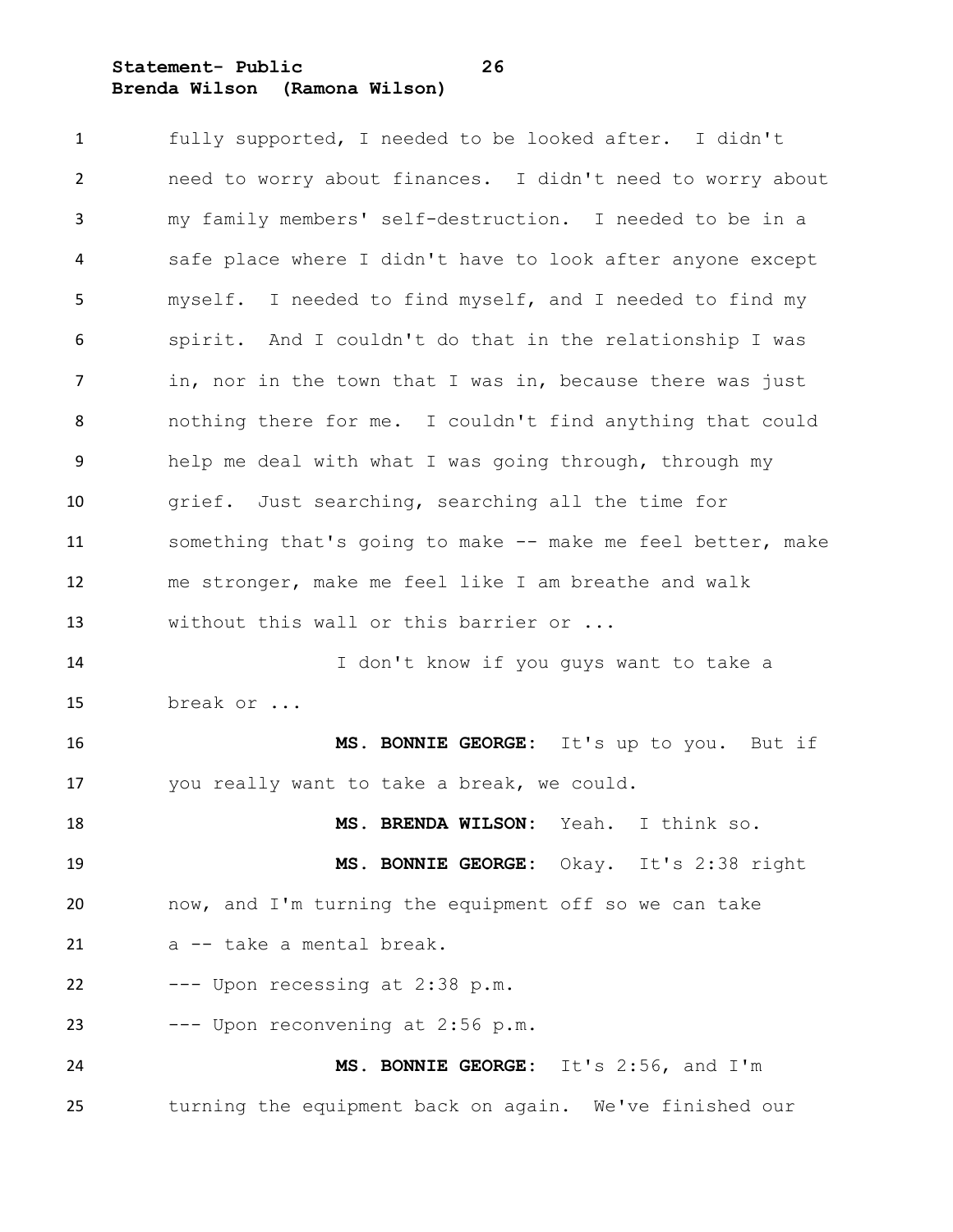**Statement- Public 27 Brenda Wilson (Ramona Wilson)**

 break, and we're re-convening. It's 2:57. **MS. BRENDA WILSON:** So in 2010, December, I moved to Prince George and started working with Carrier Sekani Family Services, who held the portfolio for the Highway of Tears Initiative. And I did apply for the position, but I was unsuccessful in -- in acquiring 7 the -- the position.

 So they offered me another position as a child and youth care worker, and that was a pretty difficult job to do, because it was a lot of young people aging out of the system, out of the foster care system. And it really brought upon a lot of triggers in -- in how we were dealt with in the foster care system. We were in and out of foster homes for about three years, my brothers and myself. And then we were also in a group home, which I was -- which I was, I guess, assaulted by one of the boys living in the foster home. And it just brought a lot of bad memories of being in the foster care system and my mom eventually -- we got to move back with our mom because she jumped through all the hoops of the -- of what Social Services wanted from her to give us back to her care.

 I also dealt with jealous children of the families in the foster homes that we were in. And so I'd be fighting with -- with some of the kids, some of the girls that were older than me and bigger than me. I was a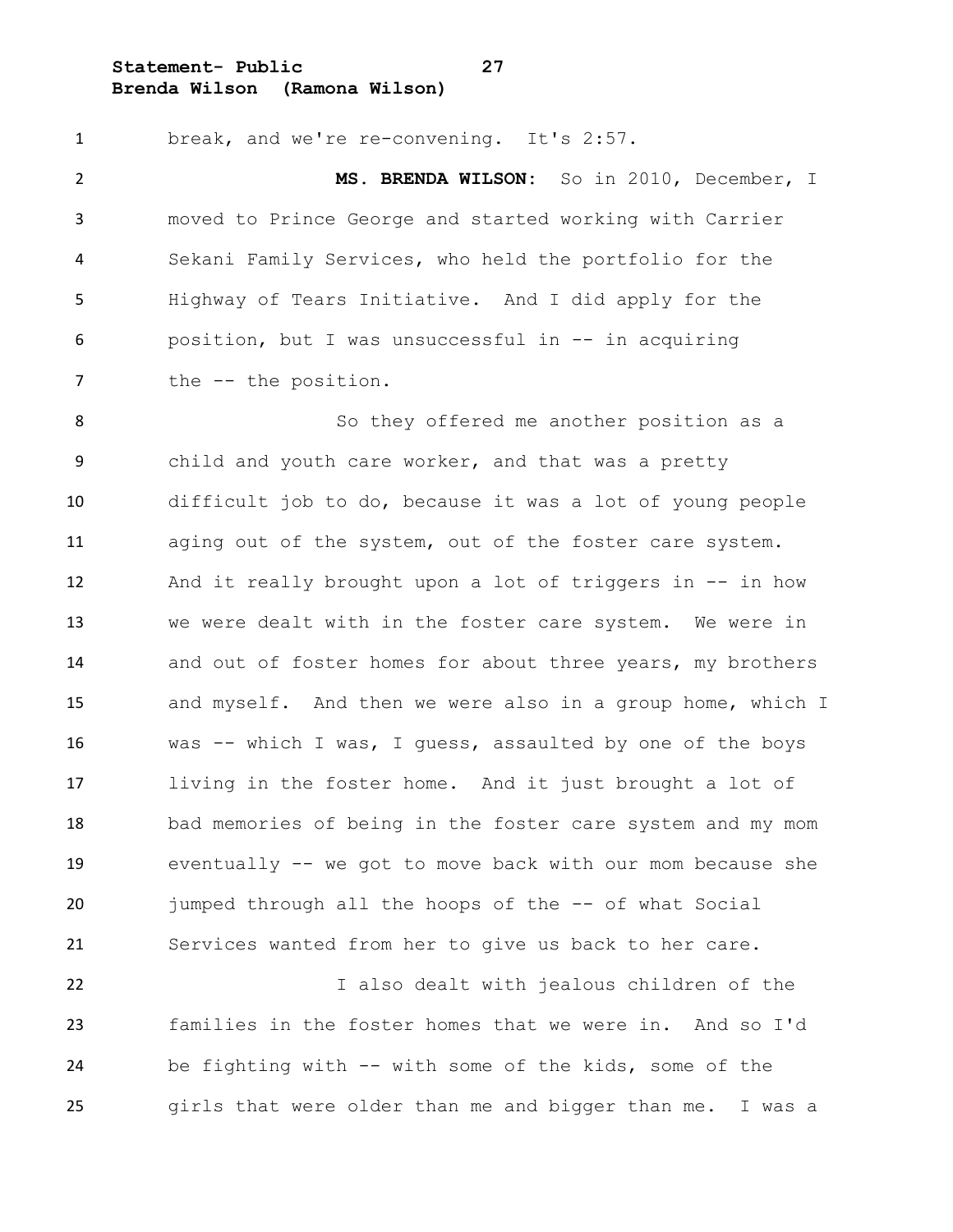**Statement- Public 28 Brenda Wilson (Ramona Wilson)**

 very frail scrawny little girl when I was young. I was probably about 10 or 11, 12, somewhere around there, and so just always fighting with -- you know, in the foster homes or being assaulted, sexually assaulted. And nobody did anything about it. We were just second-class citizens in the homes.

7 The interpret of the Monday we were  $-$  we had to work on a farm. And the people there, like, had no children, but, you know, they were into growing their own drugs and stuff like that, marijuana. And it was, like, they thought we didn't know what it was. And just, like, no, we're Natives. We know what that stuff is. Even though we're still young kids, we know what it is. And they tried to tell us that it was just tobacco and all that. It's just, like, yeah, right. But, you know, all these things that we were subjected to in the foster homes, it -- even after all these years of trying to work with -- in a youth care service was just, like, so triggering. There was so -- like, it ended up being something that I just couldn't really handle, either.

 It was hard to watch the kids go through -- tell me all the stories of what they've been through, and now they're just being dumped out into the streets. And because they have no place to go, they're required to, you know, find their own places. And they're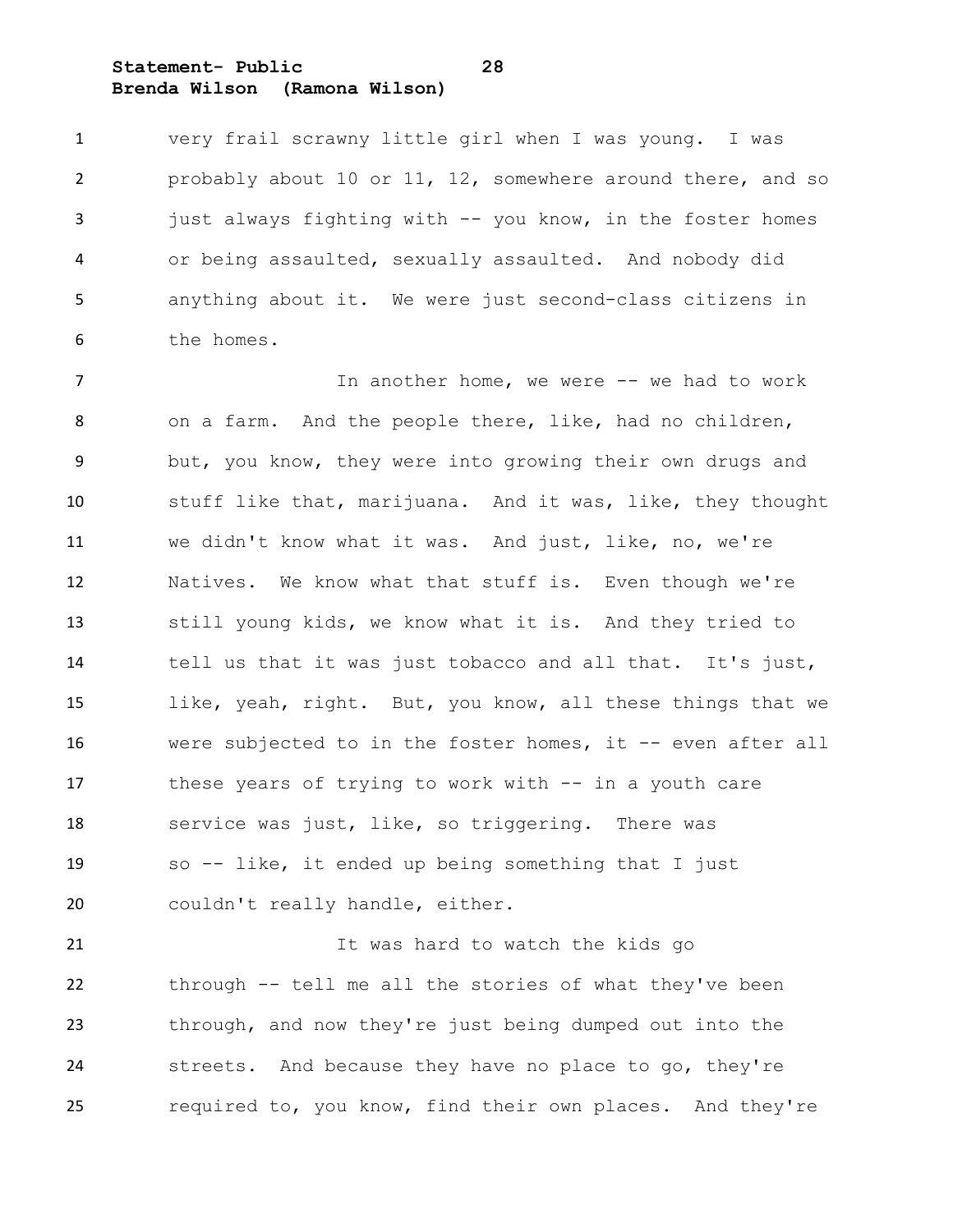**Statement- Public 29 Brenda Wilson (Ramona Wilson)**

1 scared to live on their own, and, you know, all these -- all these stories. And -- and I didn't even think about that because we didn't go that far. We didn't age out when we were in foster homes. We got to go home with our -- with our mom. So I didn't really understand that part of it.

 The system is just, you know, so harsh. There's never enough monitoring of the families, the foster families that these children go through. And they just get to treat the foster kids any way they want. It's, like, 11 they're just tokens. They're a pay cheque, you know. There's not always a lot of love and care when it comes to foster parents, and this is from my own personal experience, and from the experiences that I've heard from many youth within -- that I've worked with. And my own -- and my own nieces and nephews who are still in care today and from, you know, past generations, you know, the 60s scoop, where I've heard stories of people in foster homes there, too. And it's really sad that nothing has changed within the foster care system.

 We're still being treated like secondhand citizens. Where is the love for these children? Why are your children in all these activities and sports, and we, the Native children, our Native children, are still sitting on the sidelines? It's, like, why -- why weren't they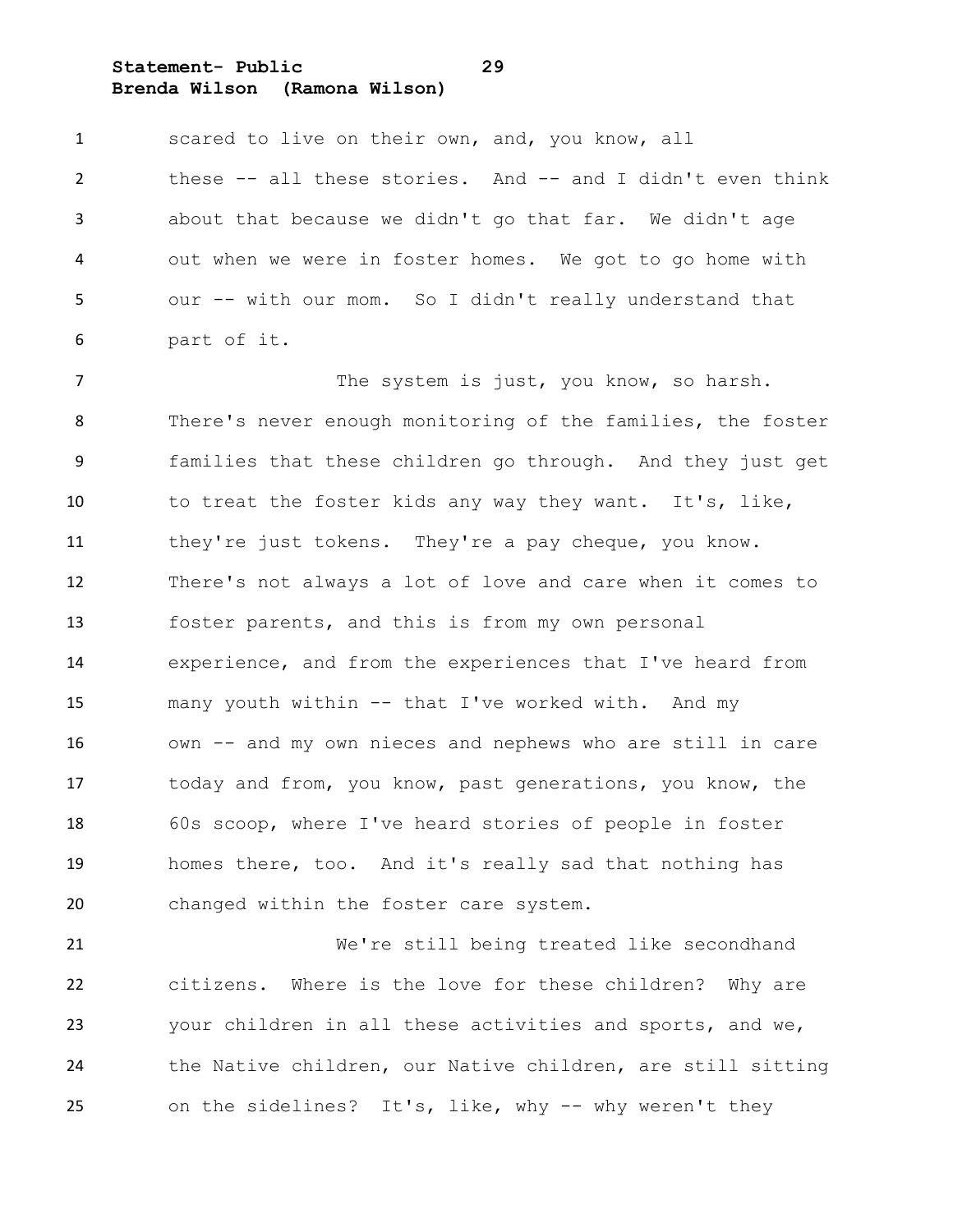**Statement- Public 30**

**Brenda Wilson (Ramona Wilson)**

 offered the same? You know, there's no equal opportunities. Why take the children if you're just going to treat them as second -- secondhand citizens. That's the way I felt my whole life is that I was never good enough for anybody, that I always had to be proving myself to the systems, to the school. There's 7 so much racism in school and throughout -- you know, when I raised my children and I see my nieces and nephews. They're still struggling to get through the school system because of racism. They don't get the same opportunities as the other students in the school. I know that pain of what they're going through and how they're feeling. You don't get to be on the basketball team. Or if you do get on it, they find a reason to kick you off the team, because you're -- you're not good enough because your skin is brown.

 You get taunted and teased because we don't have the clothes as them and all the fancy toys that they have. And it's still like that. And we wonder why our families are always trying to buy things for our children that they don't need. It's just to keep up with the 22 Joneses so they don't get teased or they don't -- you know, aren't left out in the crowd. Meanwhile, the family can't even afford to buy stuff like that.

25 And I raised my children. I was the only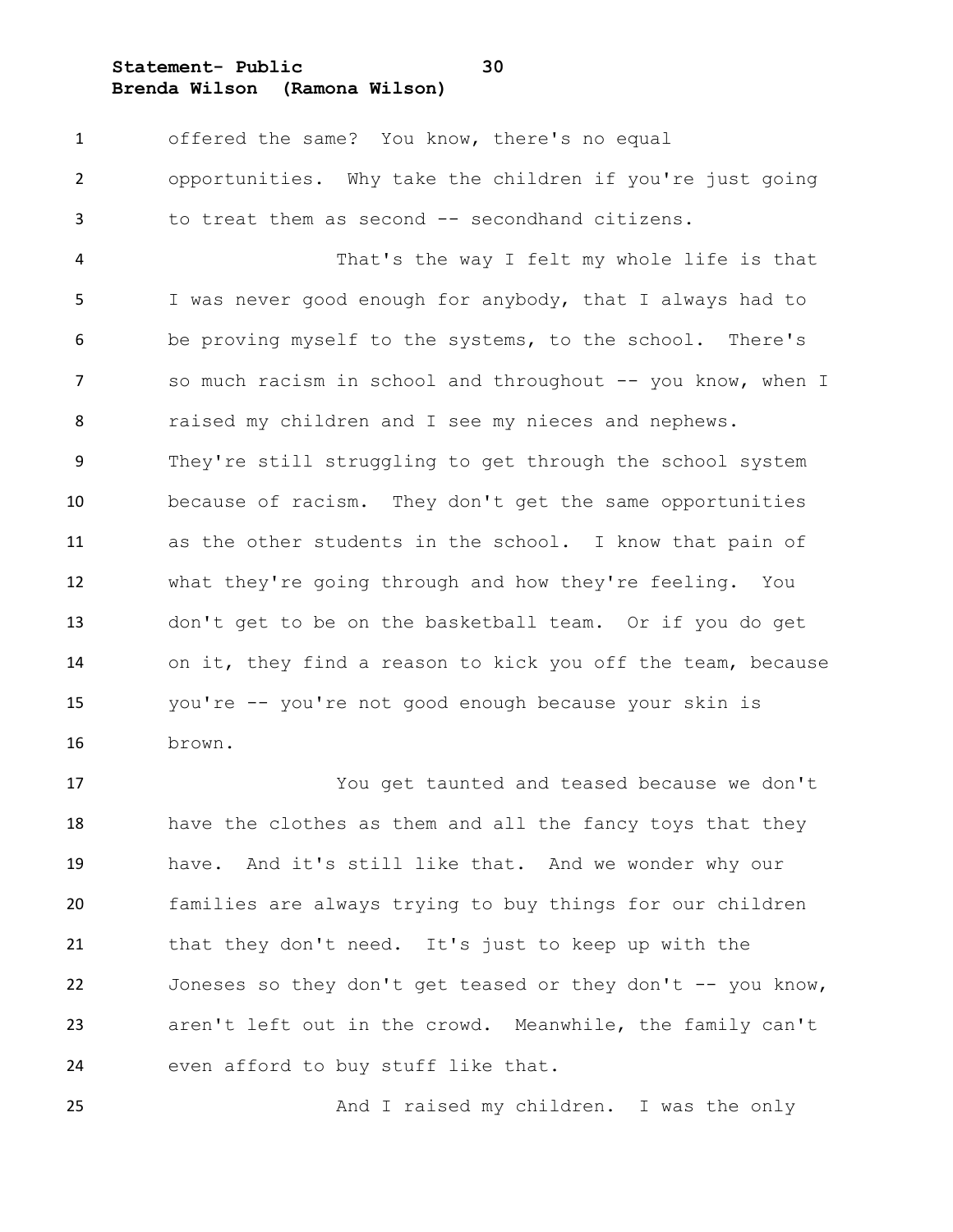**Statement- Public 31 Brenda Wilson (Ramona Wilson)**

 one working most of the time in my family. But every penny 2 that I had went to my children, to their extracurricular activities, to hockey, to dance, to baseball, to bowling. I want my children to have the experiences that I didn't have. And for that to happen, I had to ensure that I gave up my whole pay cheque to do that, because that was the norm, for our kids to fit into the system. It's just still not fair to this day how we are treated, how our children are being treated today.

 So that's why I do a lot of work. That's why I still do the work today. In 2016, I became the Highway of Tears Coordinator, and I did a cleansing the highway walk from Prince George to -- or from Prince Rupert to Prince George. This was the ten-year anniversary for the Highway of Tears symposium in 2006. I had the opportunity to feel the pain and the pride of many of the families as we walked on the Highway of Tears. I did workshops in each of the communities, and some of the families organized the venues with me. They got national and local attention, which also brought in some tips regarding some of the cases along Highway 16.

 It was really hard to -- to do this cleansing the highway walk. We would walk 10 to 20 kilometres a day, and there was four of us, four women, walking. And sometimes the families would join us. There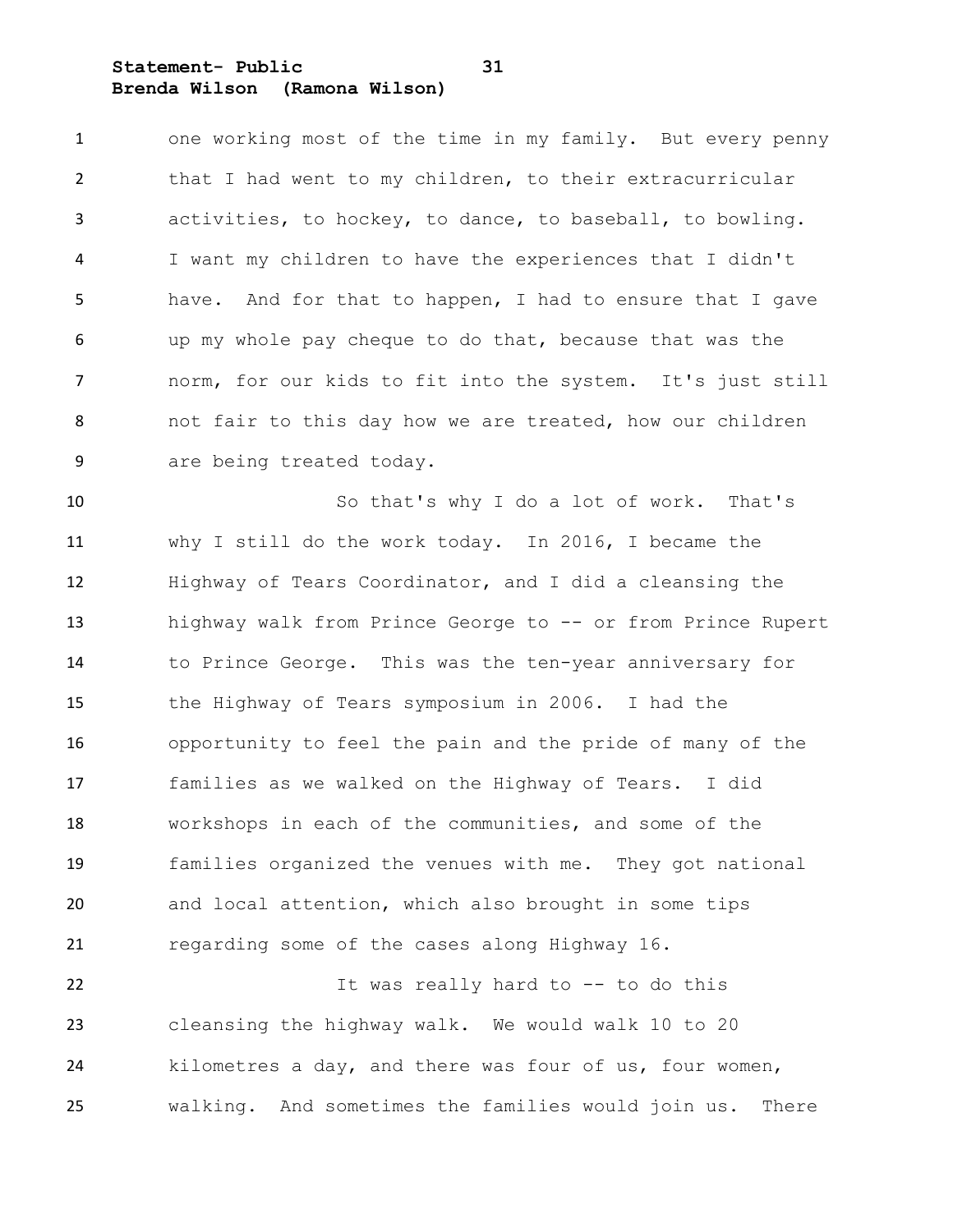**Statement- Public 32 Brenda Wilson (Ramona Wilson)**

| $\mathbf{1}$ | was no initiative to $-$ at the beginning of this walk,     |
|--------------|-------------------------------------------------------------|
| 2            | nobody really knew about it. I sent the fliers out. I       |
| 3            | sent everything out to bring attention to it. It's, like,   |
| 4            | this is the 10-year anniversary. Why isn't anybody doing    |
| 5            | anything about it, you know? So I had to go ahead and just  |
| 6            | do it on my own. Near the end, it started to build, and     |
| 7            | more people started to know about it and wanted to be a     |
| 8            | part of it, and there was more media attention about it.    |
| 9            | But it's something that was really -- it                    |
| 10           | wouldn't have happened, you know. Nobody -- nobody has      |
| 11           | that -- those intentions to try to bring awareness to -- to |
| 12           | the Highway of Tears or to the families. And some of the    |
| 13           | families still are not ready, you know, to stand up for     |
| 14           | their loved ones and talk about them.                       |
| 15           | When I -- when I talk about Ramona and then                 |
| 16           | I talk about my family, to me, after 25 years, it's normal. |
| 17           | And I know for families, I still know -- understand how     |
| 18           | they feel, to take that first step of talking in front of   |
| 19           | a -- of a group of people and how scary it is and how much  |
| 20           | courage you need to do it. You don't sleep the night        |
| 21           | before. You don't eat the night before. You cry. For me,    |
| 22           | I cry as much as I can so I can let it all out so I don't   |
| 23           | cry when I'm doing the presentation, so I can get that      |
| 24           | message across to the people that need to hear what I have  |
| 25           | to say.                                                     |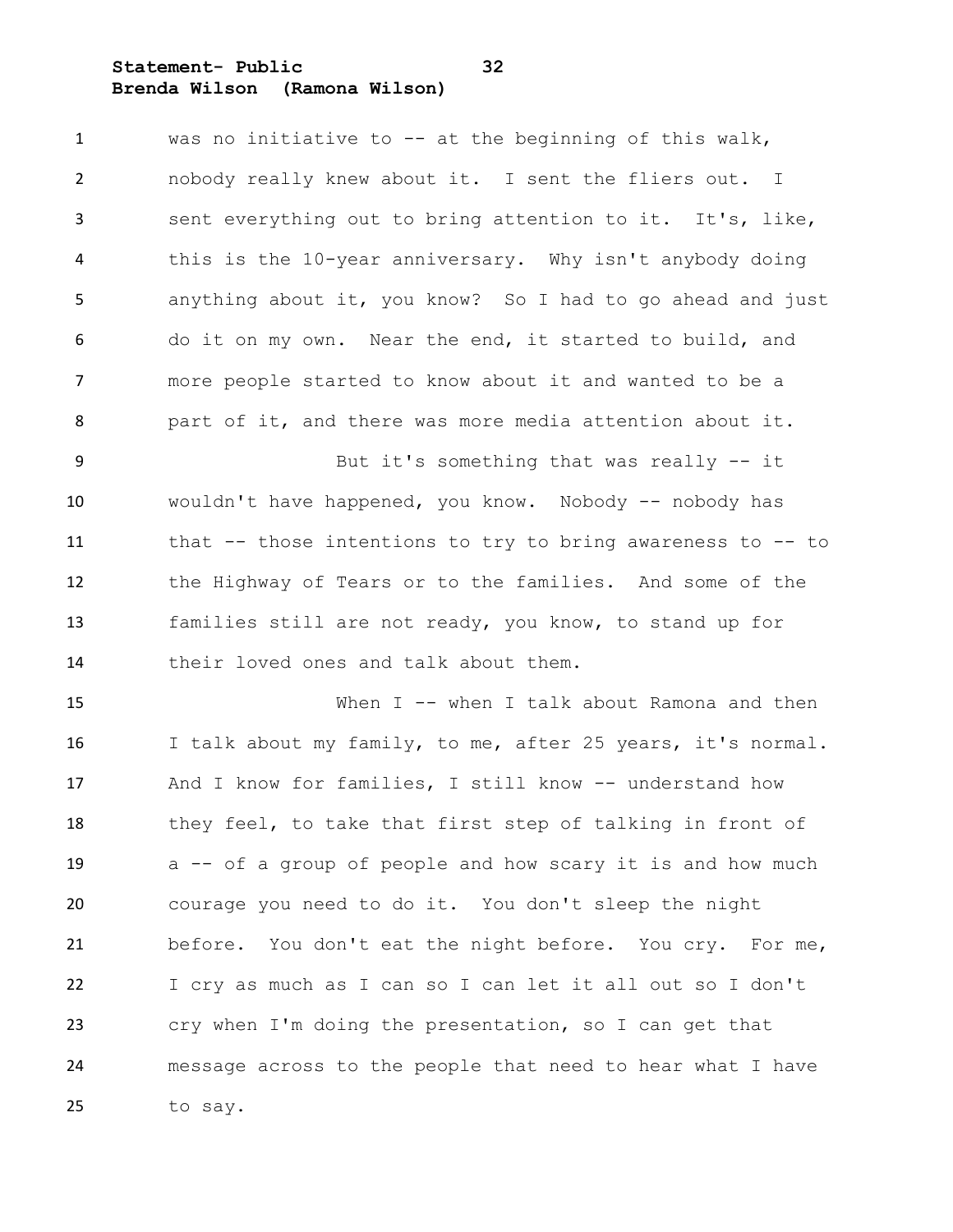**Statement- Public 33 Brenda Wilson (Ramona Wilson)**

1 Every day, I have pains in my body, on my neck, mostly, and headaches because it becomes so overwhelming with -- with the pain of trying to do this work, trying to make sure the families are getting the help they need, trying to make sure my family is getting the help they need.

 The 22nd annual Ramona Lisa Wilson Memorial Walk was held for the first time on Main Street in Smithers, on the outside of the music festival. It made me wonder a lot about did this happen because a Non-native woman organized it? Because after all these years, at that time it was 23 years, we'd never been able to have Ramona's memorial on Main Street of Smithers. It took that long for it to actually happen. Or was it just a coincidence where the right people or are the right people in a different state of acceptance for Smithers?

 We even had some people -- some of the storekeepers refuse to put up my sister's poster for the walk and music festival. So that, you know, left me to think about, you know, racism is still alive in -- in that little town. It hasn't gone away. And, you know, if that one store didn't want the poster up, they also owned other stores in the town. So it was just, like -- so that meant there were more stores that weren't going to have her poster up. So there's a lot of work to be done regarding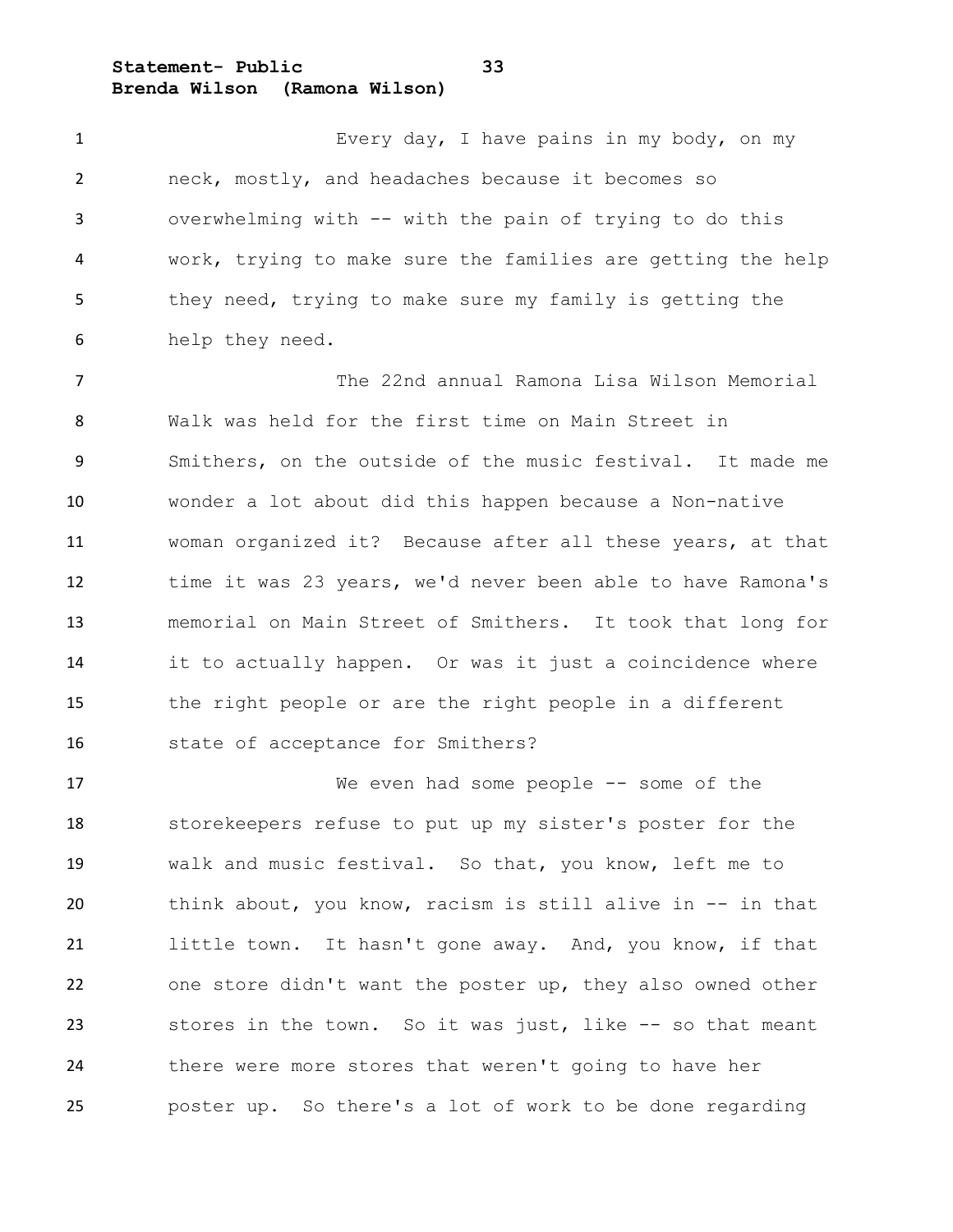**Statement- Public 34 Brenda Wilson (Ramona Wilson)**

 racism within our communities and how they look at First Nations women and First Nations people in general. Look at our children that have to deal with racism on a daily basis.

 The 22nd annual Ramona Lisa Wilson Memorial Walk will forever have a special memory, because it's -- it was a time when my brother, Louis, got up on stage and got to sing. My sister -- and he did a song for my sister, and he got to sing on stage, along with my brother -- my other brother, [Brother 1], and my uncle, Frankie. It was a very special time. It was a celebration of Ramona's life. And we were just starting to -- starting to deal with her 13 grief, or so we thought.

 My brother Louis was in a car accident on September 2nd, and he had passed away. This was so sudden, 16 just as Ramona's death. My mother called me on the phone. And thank God I was with my daughter, because I answered her call, and she could barely talk through her crying. She said that my brother was in an accident and didn't make it. I asked her, "Are you sure?" She said, "They're waiting for the coroner." I was really grateful for some of our family -- for our friends and family that came to comfort me that lived in the Prince George area. Otherwise I would have been alone.

25 But when I went back home, it was major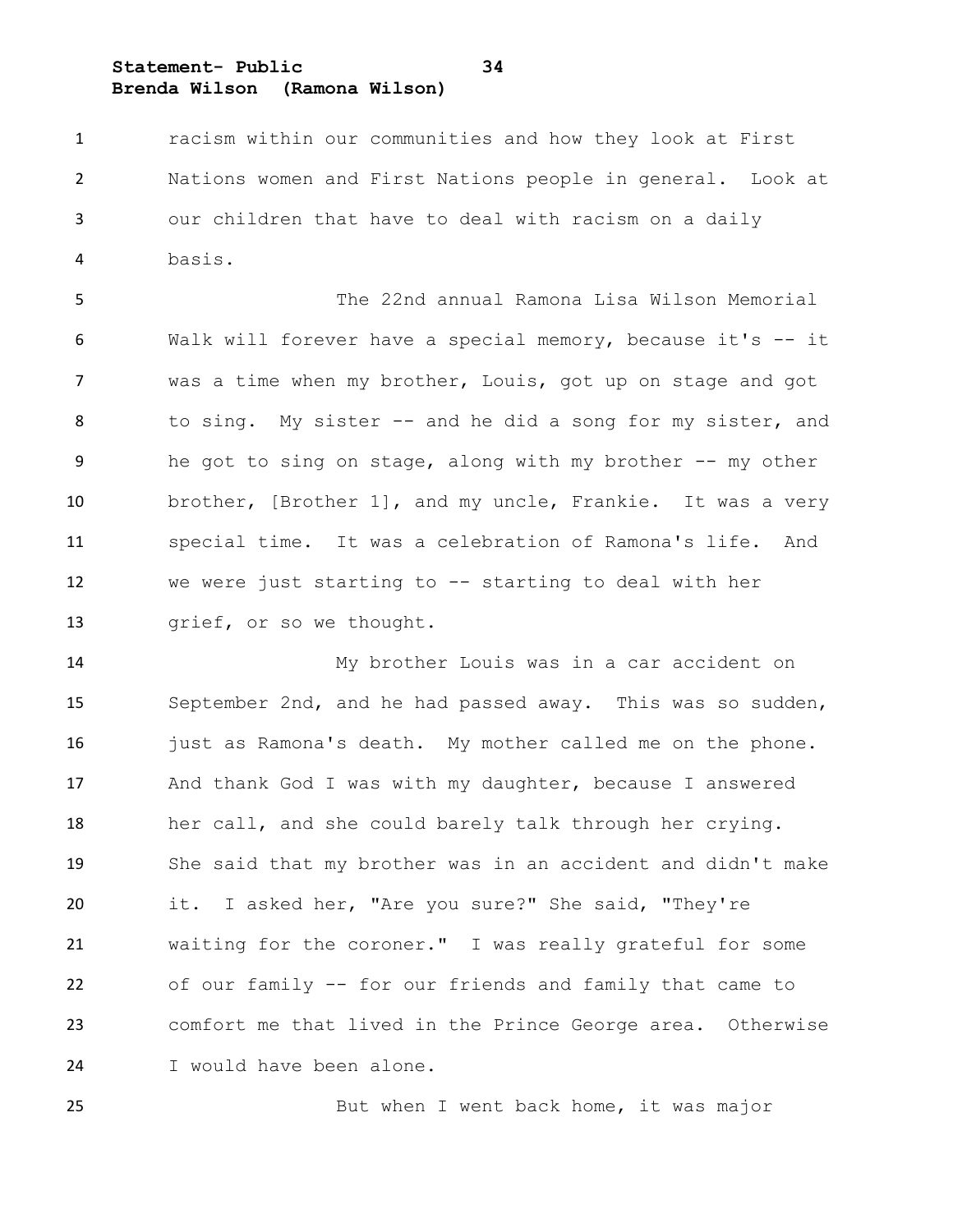**Statement- Public 35**

**Brenda Wilson (Ramona Wilson)**

 chaos. My family, once again, was falling apart. We had to wait almost two weeks before we could bury our brother, due to the -- the delay in process of the coroner.

 My brother, Louis, the one in the cowboy hat, he always wore a cowboy hat, was very heartbroken about Ramona, about her -- about her murder. Because as 7 a -- as a man, as a big brother, he felt that he should have protected her, and that he should have been there for her. And he just really -- like, the rest of us just use alcohol to numb the pain, but for him, it was on a daily basis, and it was self-destruction where it brought him to his death. And I always talked about my family, about it's so hard to watch them self-destruct, that even though I knew it was going to happen, I just was not prepared to deal with it. I couldn't stop their pain, and I couldn't stop them from drinking. He had to die with the pain of the loss of our sister.

 I've since written a letter to the coroner to say when they take almost two weeks to process a report, that also causes a delay in the process of our traditional protocol of burying our loved ones. It causes a delay in our grieving process, and undue financial stress, as I had to take two weeks off work to deal with arrangements, because my family was unable to at that time as they were going through so much grief, they couldn't handle it. If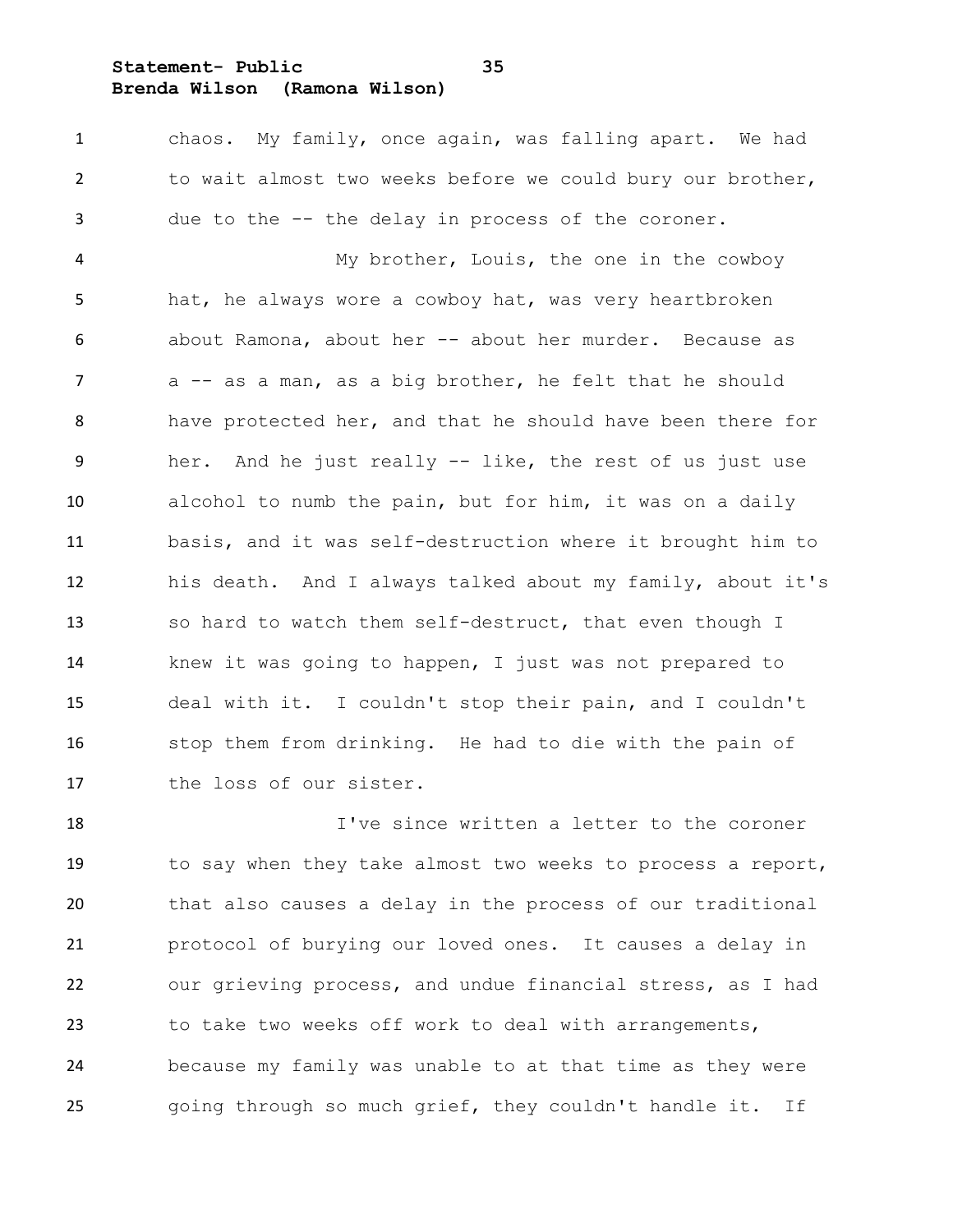**Statement- Public 36**

**Brenda Wilson (Ramona Wilson)**

1 there was a recommendation for the coroner, it would be that they need to add more staff to their ministry to avoid the long delay in processing a coroner's report.

 Not too long after that, after my brother's death, I was -- dove into the pre-public inquiry. I was one of the support workers for this gathering, and I was also one of the people that assisted in organizing the gathering. So the main purpose was to receive feedback from families on how to proceed with the national public inquiry. This was a very terrible experience for me, as I sat through four sessions of families that were telling their stories and not so much about what they wanted out of the Inquiry. They had to tell their stories before they could really understand what they wanted and needed.

 We were done around 11:30 PM and required to be up at regular work hours, as everything was starting early the next day. As families arrived, it was chaos. People were stranded at the airport. People were standing in the lobbies of several of the hotels in which they were booked in. They were asking for directions and asking for people whom I didn't know, so I couldn't help them. Once again, I was feeling helpless, not knowing what to do to assist. So I went to the hotel where the main registration was located and told them that there were people stranded 25 at the airport, and they eventually got -- went there, got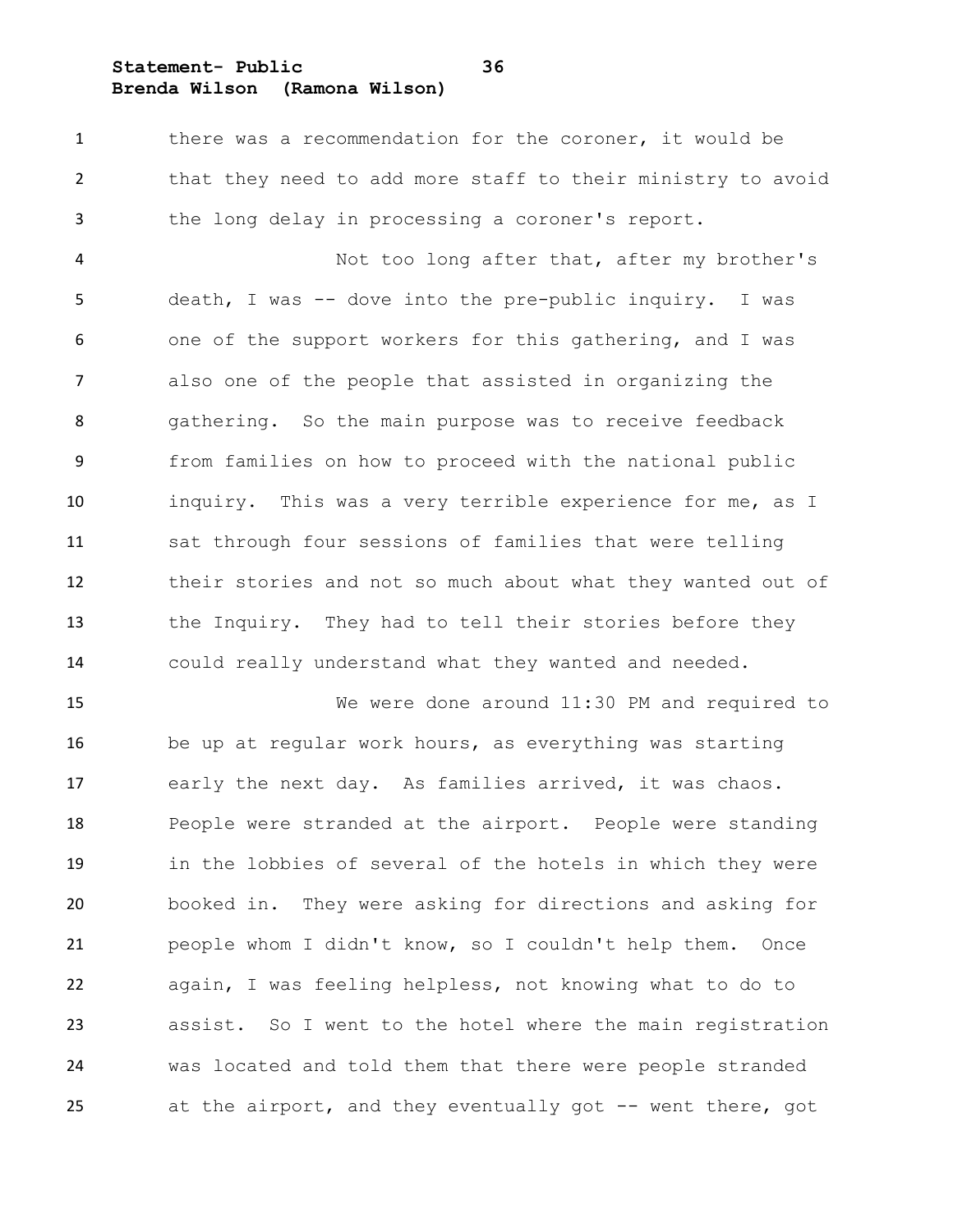**Statement- Public 37 Brenda Wilson (Ramona Wilson)**

 some people to go there and pick them up. All I could think of was why did they just not contract Carrier Sekani or another local group to organize the gathering? They know the majority of the families, the protocols that are required, and the territory. They know the accommodations and travel. They've been dealing with families and bringing them to the hub of Prince George for so many years. Instead, people from a distant city were trying to organize a gathering from afar. It was so frustrating to see it all unfold. I was so happy when it was over, as I was extremely burnt out.

 And the same thing with the National Public Inquiry in Smithers. At that same time, my uncle, Charles, my cousin Noah, and my cousin Miranda, all had passed away within the same week. And I just -- everything was getting so heavy. We could just -- year after year, I -- it 18 iust  $-$  this is, like, 24 years, and I just  $-$  I'm almost to the point where it's I can't do this. It's, like, am I -- am I in the right job? Am I really going to be able to help people? Because I'm getting to the point where it's -- I can't handle -- handle anything on a daily basis 23 since my brother Louis passed away.

 And I question -- question myself every day if I'm able to do this job of helping families. Then just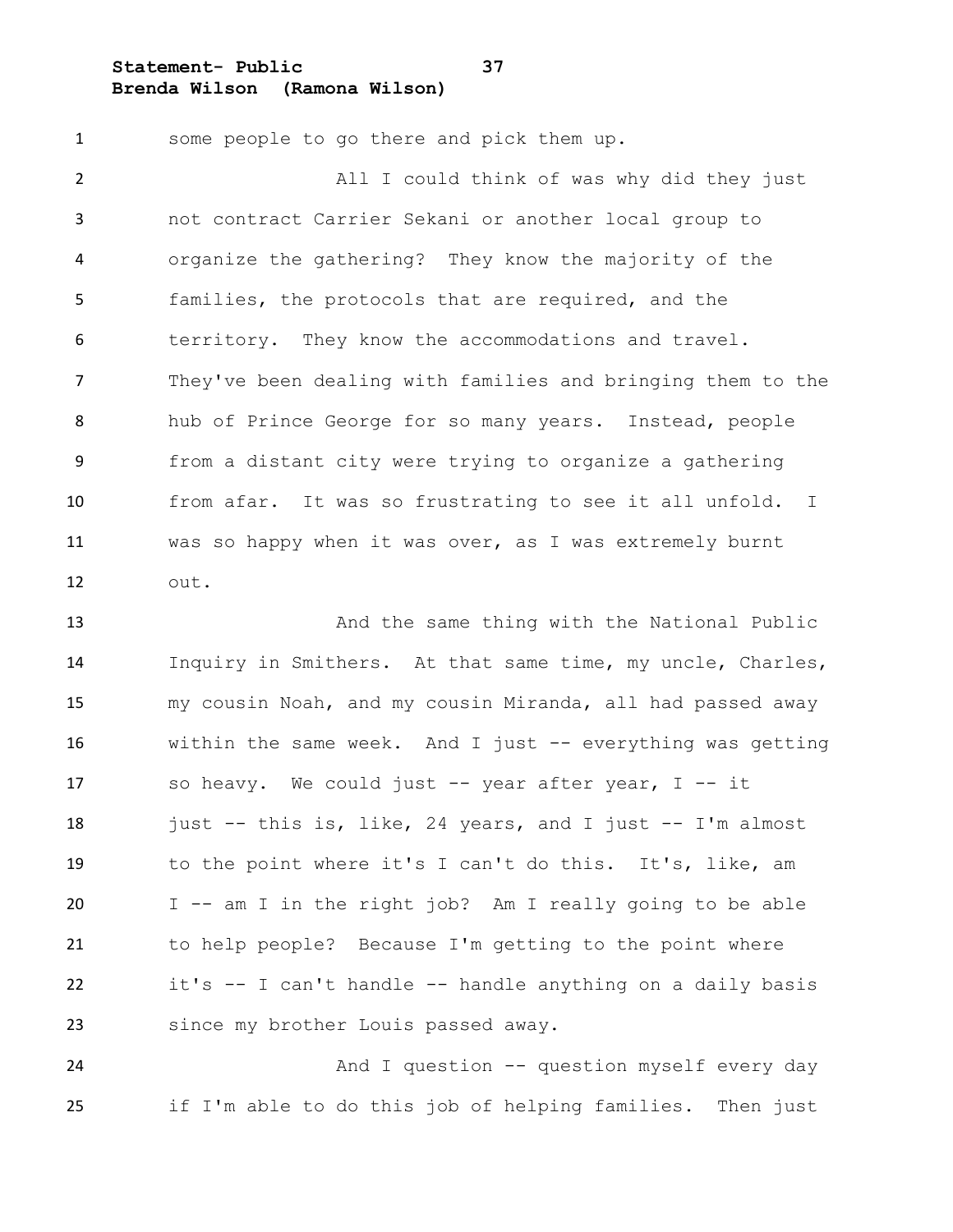### **Statement- Public 38 Brenda Wilson (Ramona Wilson)**

 this year in 2018, my brother Tim passed away on July 31st. I'm having a really difficult time dealing with the death of a second brother and a third sibling. I feel like I can't do my job. It is so hard to focus. Every phone call I make to families triggers sadness, and I cry after the call, or I'll hold it in for a long time, and let it go at a later time. I have received no counselling, no self-care, only self-destruction that I do not wish to disclose because it's too embarrassing for me. I feel I'll never get help because of who I am. The person that's supposed to be strong. I'm the one who has to hold everything up. My family, the groups are participating in the vision of hope and strength. I feel guilty and hypocritical because I'm not strong today. I'm struggling to live each day, to see the brightness in the day. Nobody will ever understand what I need because I don't even know what I need.

 My sister's death has taken everything from me. I have lost many jobs. I've lost my home. I almost lost my children's respect, but they gave it back because I didn't want to lose them. Now I've lost my brothers. I can't lose any more. But I feel like I'm losing myself. They're still nothing that is there to help. And I've tried. And today just feels like it's getting harder, and it's getting worse.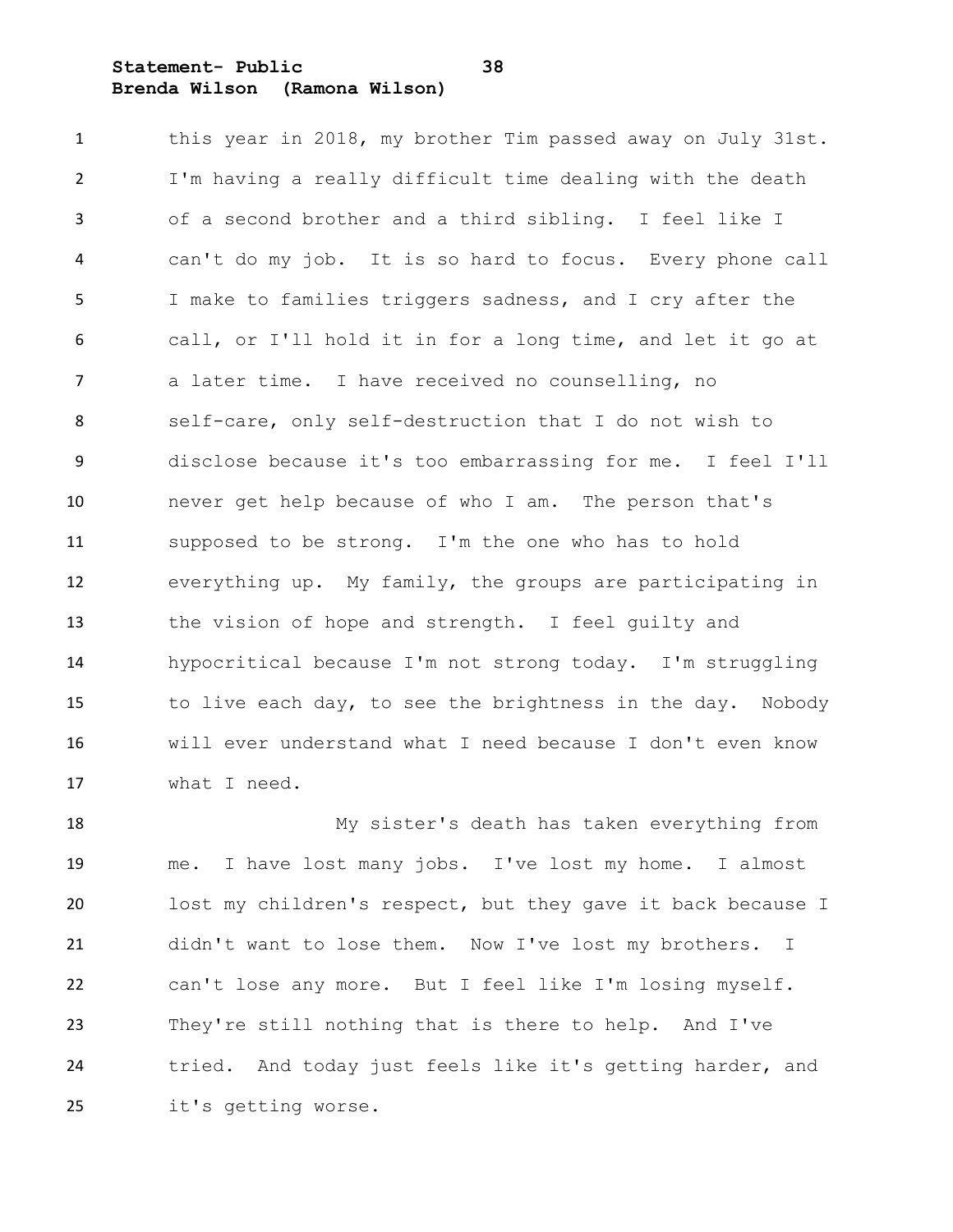**Statement- Public 39 Brenda Wilson (Ramona Wilson)**

**I'm** supposed to be able to give people -- families hope. How can I give them hope when my -- when I don't believe there is any in my sister's case? It's been 25 years, and it's unsolved. And I know many other cases, many other families, who are feeling the same way. None of our cases in northern B.C. have been solved. I just don't know if I can continue doing the work that needs to be done, even as much as I want to. My mind and my body is no longer able, and that's what's hurting me. That's what really hurts so bad is, like, I can't give anymore.

12 I just hope one day my -- not one day. Today. I just hope today that there's answers, that my sister's murderer will be found. I -- that way, I can give others hope that their cases will be solved. Otherwise I can't -- I can't do it anymore.

17 The last part of my story is such a recent murder was my cousin Jessica Patrick, who was missing and found murdered -- found murdered a week later. She went missing on the same day as -- that my brother passed away. I recognize that there's still work that is to be done in regards to people going missing or are murdered. Why is killer not caught yet? Will this be another repeat of the other cases on Highway 16? So many unsolved cases, including my sister's. Like I said, 25 years, and no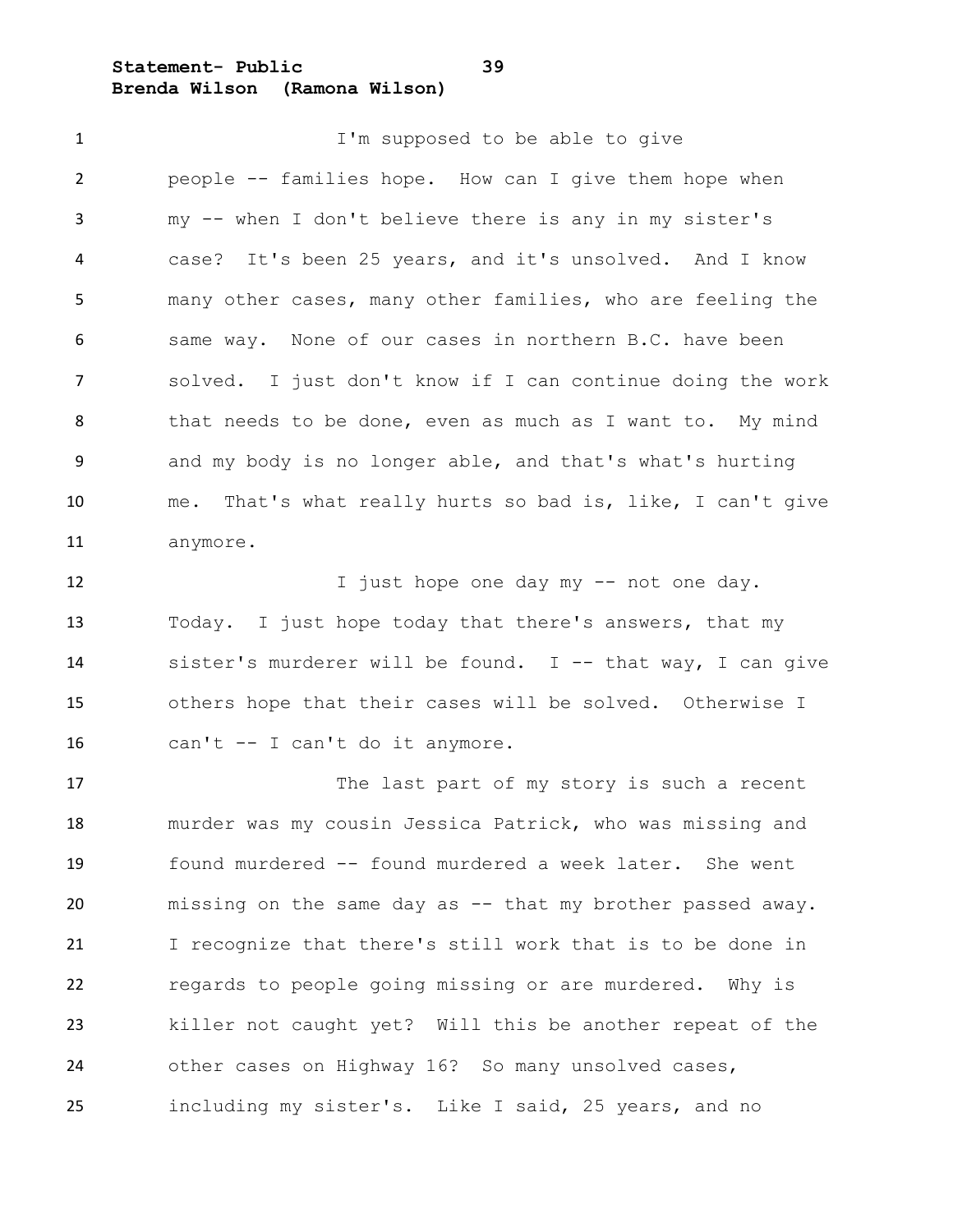**Statement- Public 40 Brenda Wilson (Ramona Wilson)**

story. And I'll just continue on.

| $\mathbf{1}$   | resolution to her case. How am I as an advocate able to    |
|----------------|------------------------------------------------------------|
| $\overline{2}$ | give the families hope when my sister and many other loved |
| 3              | one's cases are not solved? And how am I supposed to stand |
| 4              | up for the RCMP and the government that I work for when    |
| 5              | they can't find answers in my sister's case and the many   |
| 6              | cases across the country?                                  |
| $\overline{7}$ | Although I've lost hope in my sister's case,               |
| 8              | I -- I will continue trying to do what I can. But I know   |
| -9             | I'm very weak, and I know that I don't have a lot of -- I  |
| 10             | don't have a lot left to give. So I just want to thank     |
| 11             | everyone that was here today and thank everyone for        |
| 12             | listening. And I appreciate the opportunity to tell my     |
|                |                                                            |

 **MS. BONNIE GEORGE:** Is there anything further that you would like the Commissioners to hear after hearing what you just shared with us? Any final things that you want the Commissioners to pass forward through this Inquiry?

 **MS. BRENDA WILSON:** I want to be able to find solutions to the systemic issues that are ongoing throughout our -- throughout our communities, especially in northern B.C. where we are left out of the loop, where we don't always have -- we're not always included in many of the decisions that are made regarding British Columbia. And we really need to look at educating our communities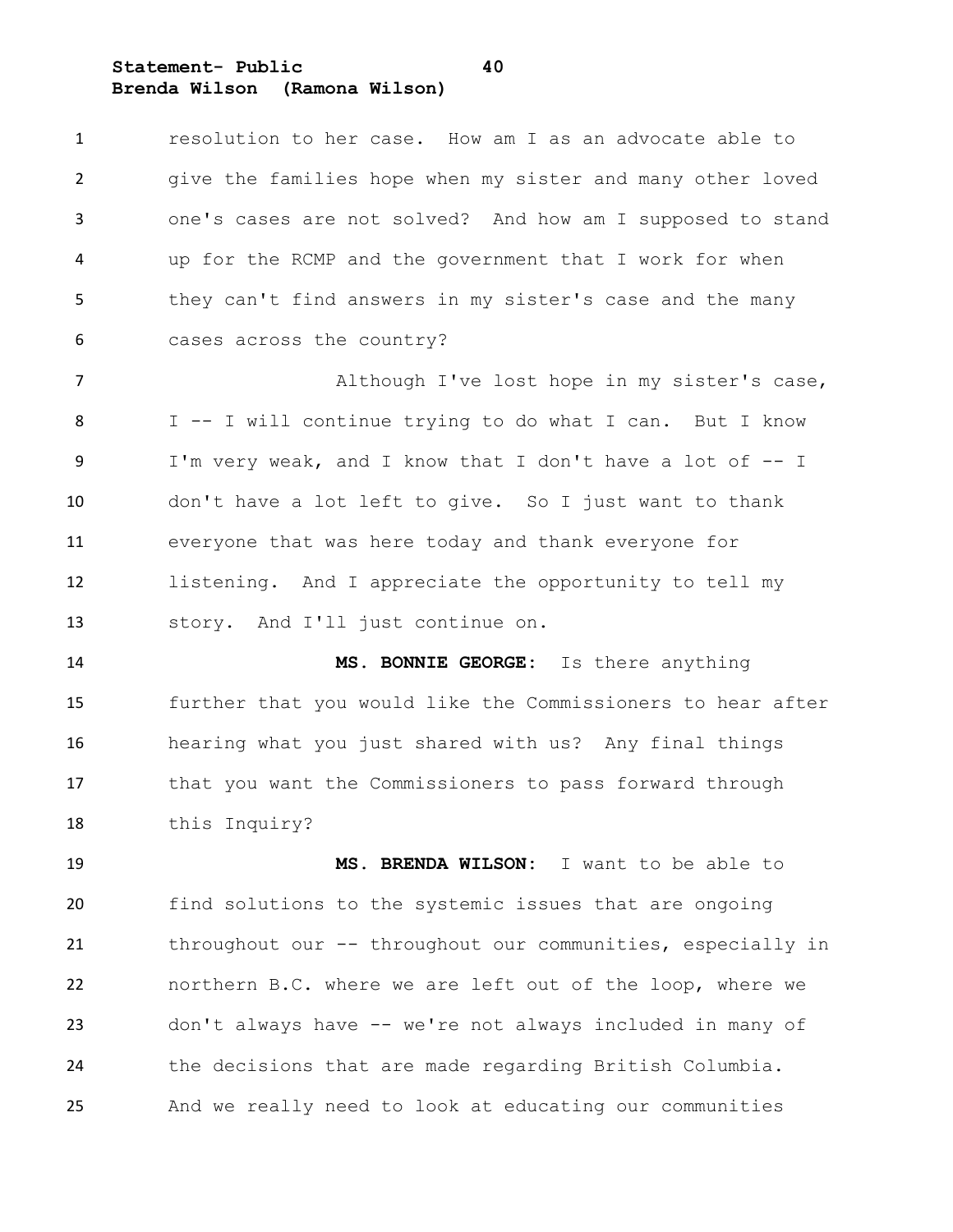**Statement- Public 41 Brenda Wilson (Ramona Wilson)**

 regarding racism and learning about the cultures within each community, on the territories, so that we understand and really bringing forth our cultures, so that our -- our young ones know where they belong and where they come from, so that they don't feel alone, that they always have somebody to turn to, because they know who their family is. Many of us are lost, living in different towns. We don't live close to our families. And we don't know who to reach out to. And there are times when I've had to try to call the help lines, and you can't even get through to them. So those need to be better equipped in each of our -- in each of our communities.

13 And with this -- with this report, we really need to include the communities, because each community -- like, every person has individual needs. And one program, one project, doesn't fit that -- that community as they have recognized with our transit system, they've had to re-adjust a few times already to make it work. And that's what they need to do with the safety plans that need to be implemented in the -- in each of the communities.

 I really -- in our First Nations communities, really encouraging the chief and councils to -- to look at these -- to implement the safety plan for their communities, so that they know what to do when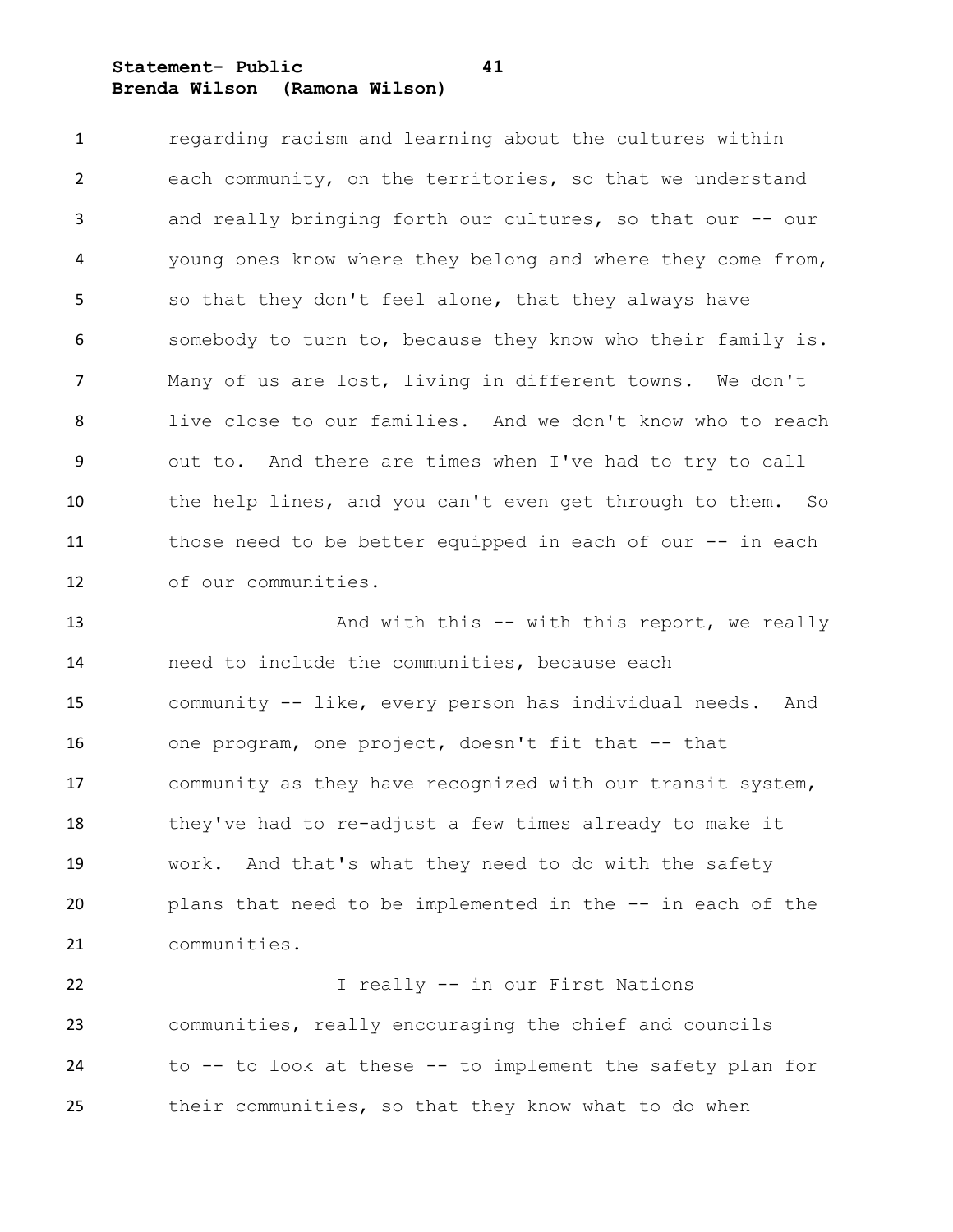**Statement- Public 42 Brenda Wilson (Ramona Wilson)**

 somebody goes -- is murdered or is missing. And that has to include abductions, you know, because there are many people that have been -- attempted abductions happening in our communities, and they need to be addressed. There's nothing in place for that, either, and that needs to happen, and awareness for -- for our youth, for our children.

8 And last but not least is programs that will -- that will assist grief, the families that are going through grief, wellness camps for families of missing and murdered so they are focussed only on that. They're not going to a treatment centre to try to deal with their missing and murdered loved one. They are dealing with the grief and not other issues such as alcohol or drugs, even though they may be a part of it, but they still need to be able to just focus on -- on the grief and loss of their loved ones that have gone missing or that have been murdered.

 And it has to be easily accessible. I see ones around that are available, but they're just outrageously expensive that many of us can't afford to go to. So that would be my plea to the Commissioners, to ensure that these wellness camps are -- are available for the families.

**MS. BONNIE GEORGE:** Thank you, Brenda.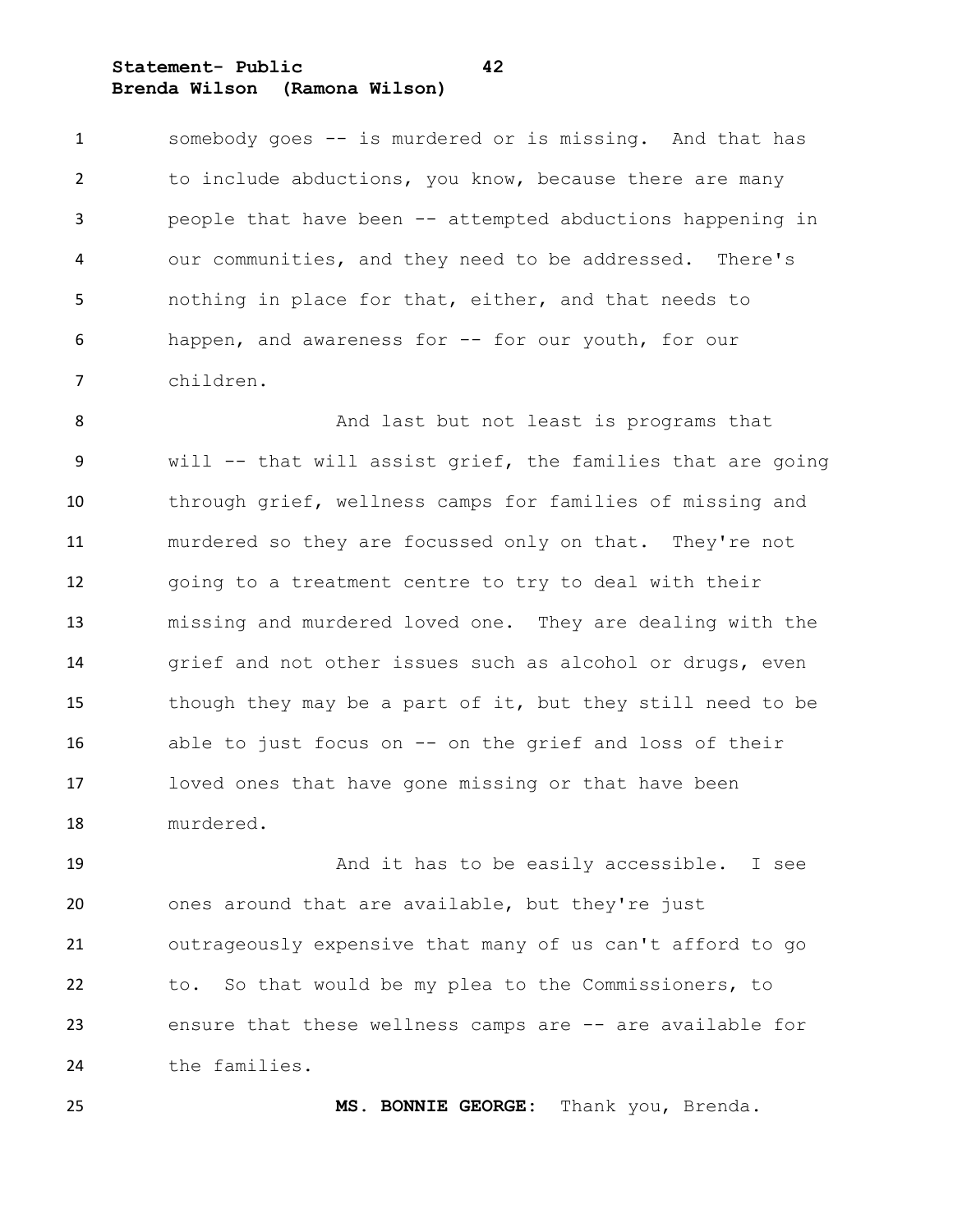# **Statement- Public 43 Brenda Wilson (Ramona Wilson)**

|              | Thank you. It's 3:42 right now, and I'm turning the      |
|--------------|----------------------------------------------------------|
| $\mathbf{2}$ | equipment off. And we are done Brenda Wilson's truth for |
| 3            | her sister, Ramona.                                      |
| 4            | --- Upon adjourning at 12:42 p.m.                        |
| 5.           |                                                          |